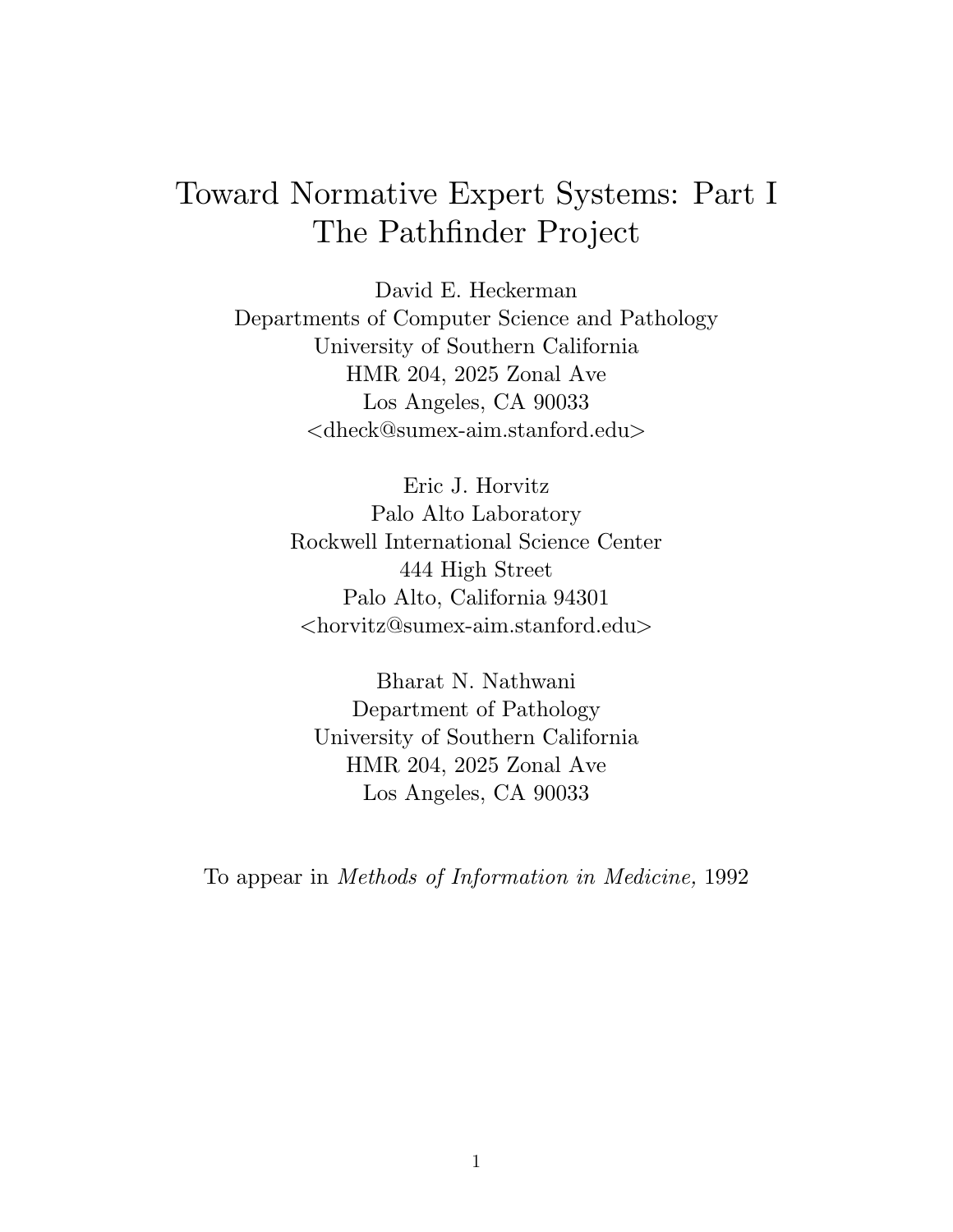#### Abstract

Pathfinder is an expert system that assists surgical pathologists with the diagnosis of lymph-node diseases. The program is one of a growing number of normative expert systems that use probability and decision theory to acquire, represent, manipulate, and explain uncertain medical knowledge. In this article, we describe Pathfinder and our research in uncertain-reasoning paradigms that was stimulated by the development of the program. We discuss limitations with early decision-theoretic methods for reasoning under uncertainty and our initial attempts to use non-decision-theoretic methods. Then, we describe experimental and theoretical results that directed us to return to reasoning methods based in probability and decision theory.

Keywords: expert systems, decision making, diagnosis, probability theory, decision theory, artificial intelligence, pathology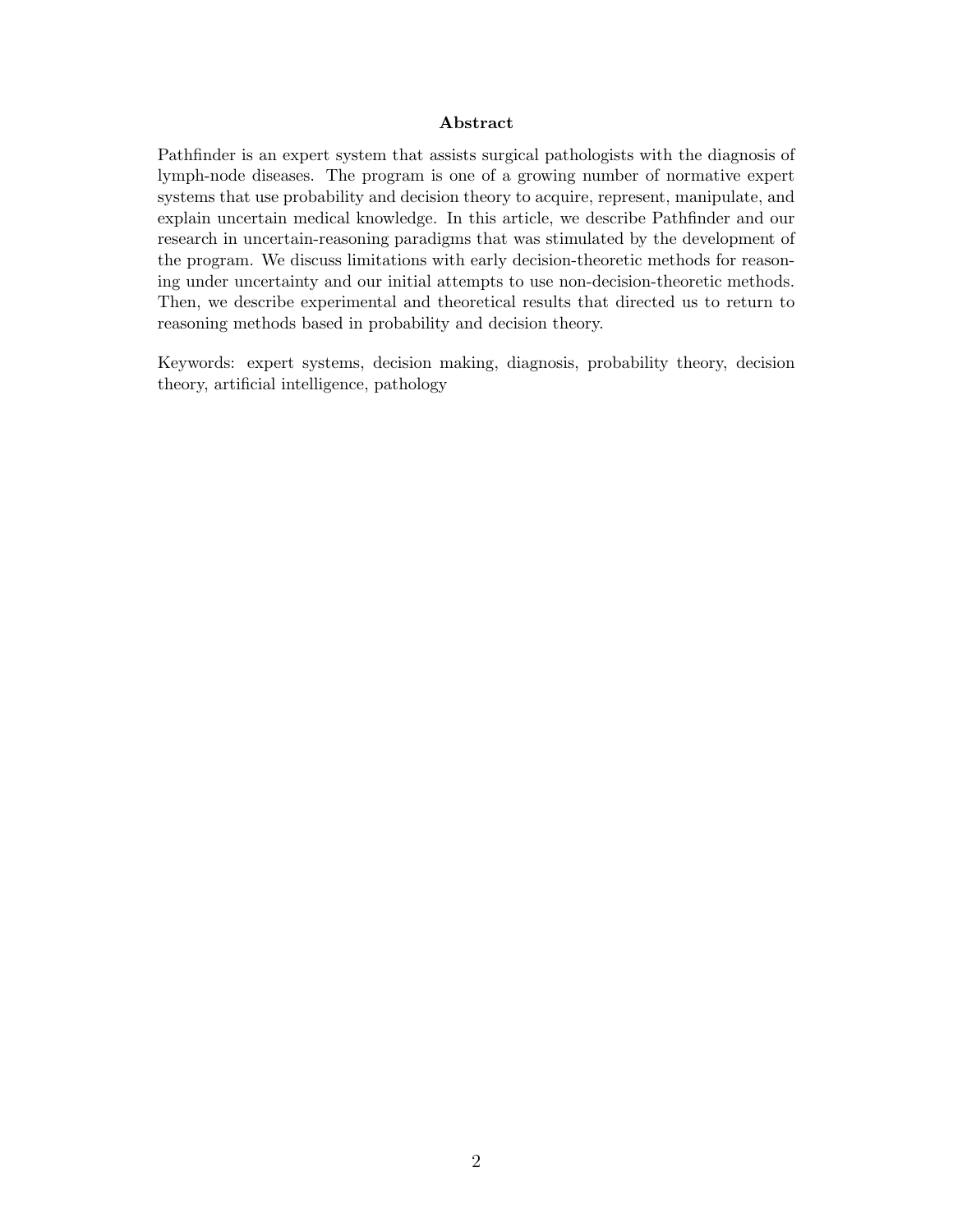### 1 Introduction

Decision-theoretic or normative expert systems have the potential to provide better decision support than do traditional expert systems in problem areas or domains where the accurate management of uncertainty is important. This potential for improvement arises because people, including experts, make mistakes when they make decisions under uncertainty. That is, people often deviate from the rules of decision theory, which provides a set of compelling principles or desiderata for how people should behave when reasoning or making decisions under uncertainty. Decision theory includes the rules of probability and the principle that a person should always choose the alternative that maximizes his expected utility.

Traditional expert systems provide decision support by mimicking the recommendations of experts. They do so by managing uncertainty with non-decision-theoretic methods. Such systems are valuable, because they provide important information to a nonexpert who is confronted with a confusing decision, and because they offer reminders to users who may be stressed or fatigued. Nonetheless, they tend to duplicate the errors made by experts.

In contrast, normative expert systems use decision theory to manage uncertainty. The word "normative" comes from decision analysts and cognitive psychologists who emphasize the importance of distinguishing between normative behavior, which is what we do when we follow the desiderata of decision theory, and *descriptive behavior*, which is what we do when unaided by these desiderata. By encoding expert knowledge in a decision-theoretic framework, we can reduce errors in reasoning, and thereby build expert systems that offer recommendations of higher quality.

In this article, we describe Pathfinder, a normative expert system that assists surgical pathologists with the diagnosis of lymph-node diseases [1, 2]. The Pathfinder project began in 1983 as a joint project among researchers at Stanford University (David Heckerman, Eric Horvitz, and Larry Fagan) and the University of Southern California (Bharat Nathwani—the primary pathology expert—and Keung-Chi Ng) [3]. Currently, a commercial derivative of Pathfinder, called Intellipath, is being used by practicing pathologists and by pathologists in training as an educational tool [4].

Also in this article, we discuss the importance of the proper management of uncertainty for diagnosis of lymph-node diseases; and we discuss our research in uncertain-reasoning paradigms that was stimulated by the development of Pathfinder. In particular, we examine practical limitations with early decision-theoretic methods for reasoning under uncertainty and our initial attempts to overcome these limitations through the use of non-decisiontheoretic reasoning paradigms. Then, we describe experiments with these non-decisiontheoretic approaches as well as theoretical analyses that directed us to return to a methodology based in probability and decision theory. In the companion to this article, we describe the decision-theoretic representations that we developed to make practical the construction of a normative version of Pathfinder.

### 2 Diagnosis in Surgical Pathology and Pathfinder

Surgical pathologists perform diagnosis primarily by examining sections of tissue microscopically. Sometimes, pathologists also incorporate clinical, radiology, and laboratory informa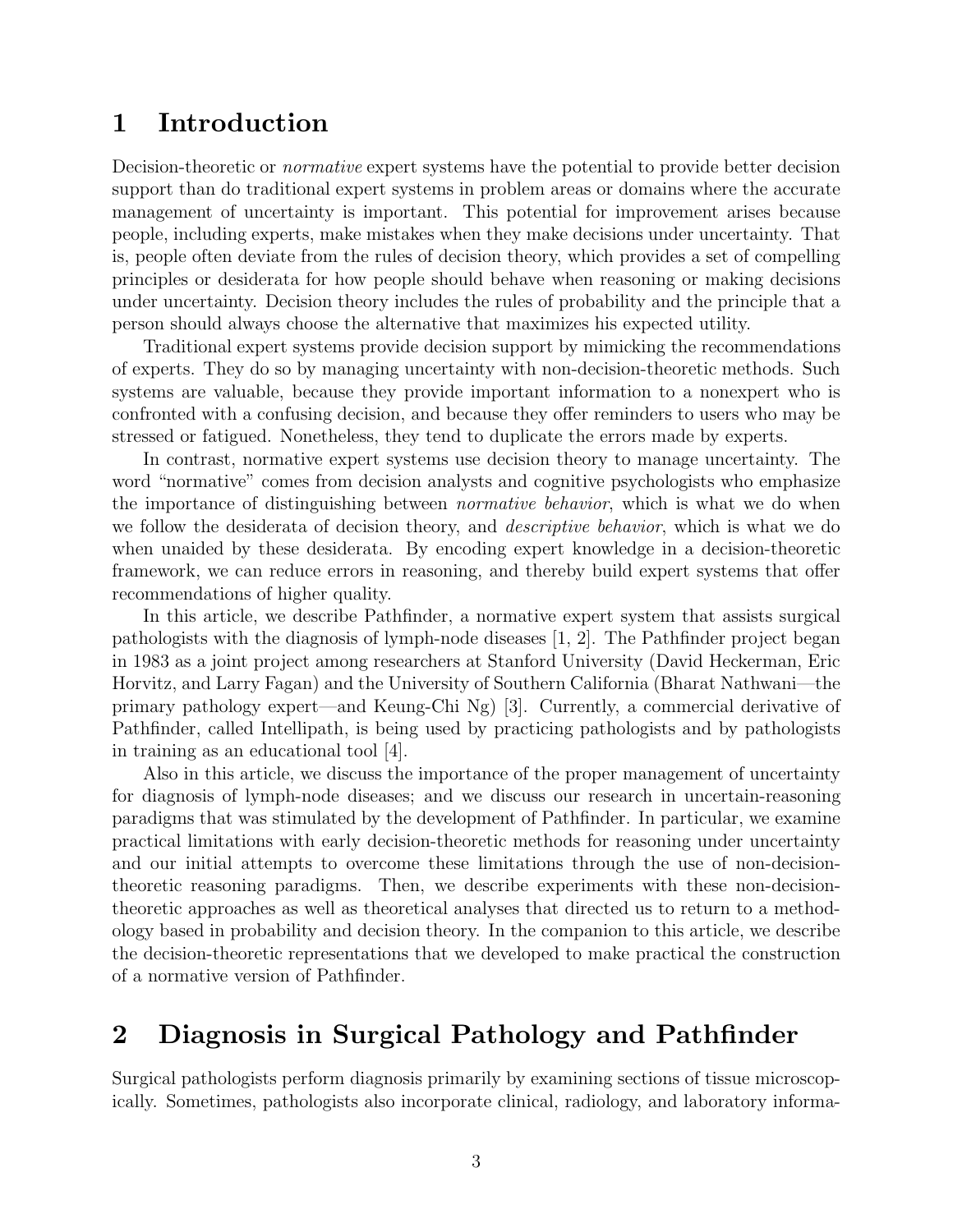tion, and examine tissue with expensive tests derived from immunology, microbiology, and cell-kinetics research. Based on this information, the pathologist provides a diagnosis to the surgeons and oncologists who participate in the patient's treatment. That is, the pathologist tells these physicians, "the patient has disease  $x$ ."

The well-being of patients depends strongly on the accuracy of the pathologist's diagnosis. In the case of lymph-node diagnosis, for example, let us suppose that the patient has Hodgkin's disease, a malignant disease, but that the pathologist makes a diagnosis of mononucleosis, a benign disease that can resemble Hodgkin's disease. In this situation, the patient's chance of death is significantly greater than it would have been had the diagnosis been correct, because he does not receive immediate treatment for his malignancy. In contrast, let us suppose that the patient has mononucleosis, and that the pathologist makes a diagnosis of Hodgkin's disease. In this case, the patient likely will undergo expensive, painful, and debilitating treatment, to be "cured," only because he never had the malignant disease in the first place.

A general pathologist performs diagnosis on tissue sections from all parts of the body. When a general pathologist has difficulty with diagnosis, he frequently refers the case to a subspecialist, who has expertise in the diagnosis of a particular tissue type. This referral process usually incurs both a delay in diagnosis and an extra cost. Sometimes, the delay in diagnosis is unacceptable, and the pathologist cannot refer the case to a subspecialist. For example, surgeons often rely on pathologists for the timely diagnosis of disease in frozen tissue taken from patients under anesthesia [5, 6].

The subspecialty of lymph-node diagnosis is one of the most difficult areas in surgical pathology [7, 8, 9, 10]. For example, one multisite oncology study analyzed almost 9000 cases of malignant lymphoma. The study found that although experts show agreement with one another, the diagnoses rendered by general pathologists for certain diseases had to be changed by expert lymph-node pathologists in as many as 65 percent of the cases [10]. Our goal in building Pathfinder is to close the wide gap between the quality of lymphnode diagnoses made by general pathologists and those made by subspecialists. We hope to increase the accuracy of in-house pathology diagnoses, to reduce the frequency of referrals, and to assist pathologists with intraoperative diagnosis when there is insufficient time for expert consultation.

Pathologists have difficulty with diagnosis for two reasons. First, they may misrecognize or fail to recognize microscopic features. Second, they may combine evidence inaccurately to form a diagnosis. The second problem arises because the pathologist must consider an enormous number of features and diseases, and because the relationships among diseases and features are uncertain. Most of Pathfinder research has concentrated on the evidencecombination problem. That is, we have worked to develop an expert system that can help pathologists cope with the many uncertain relationships in the diagnosis of lymph-node pathology. Indeed, Pathfinder reasons about more than 60 diseases that can invade the lymph node (25 benign diseases, 9 Hodgkin's lymphomas, 18 non-Hodgkin's lymphomas, and 10 metastatic diseases), using more than 130 microscopic, clinical, laboratory, immunologic, and molecular-biologic features. Similarly, in this article, we concentrate on the problem of managing uncertainty in large domains. Nevertheless, as we mention in Section 9, we also have addressed the feature-recognition problem.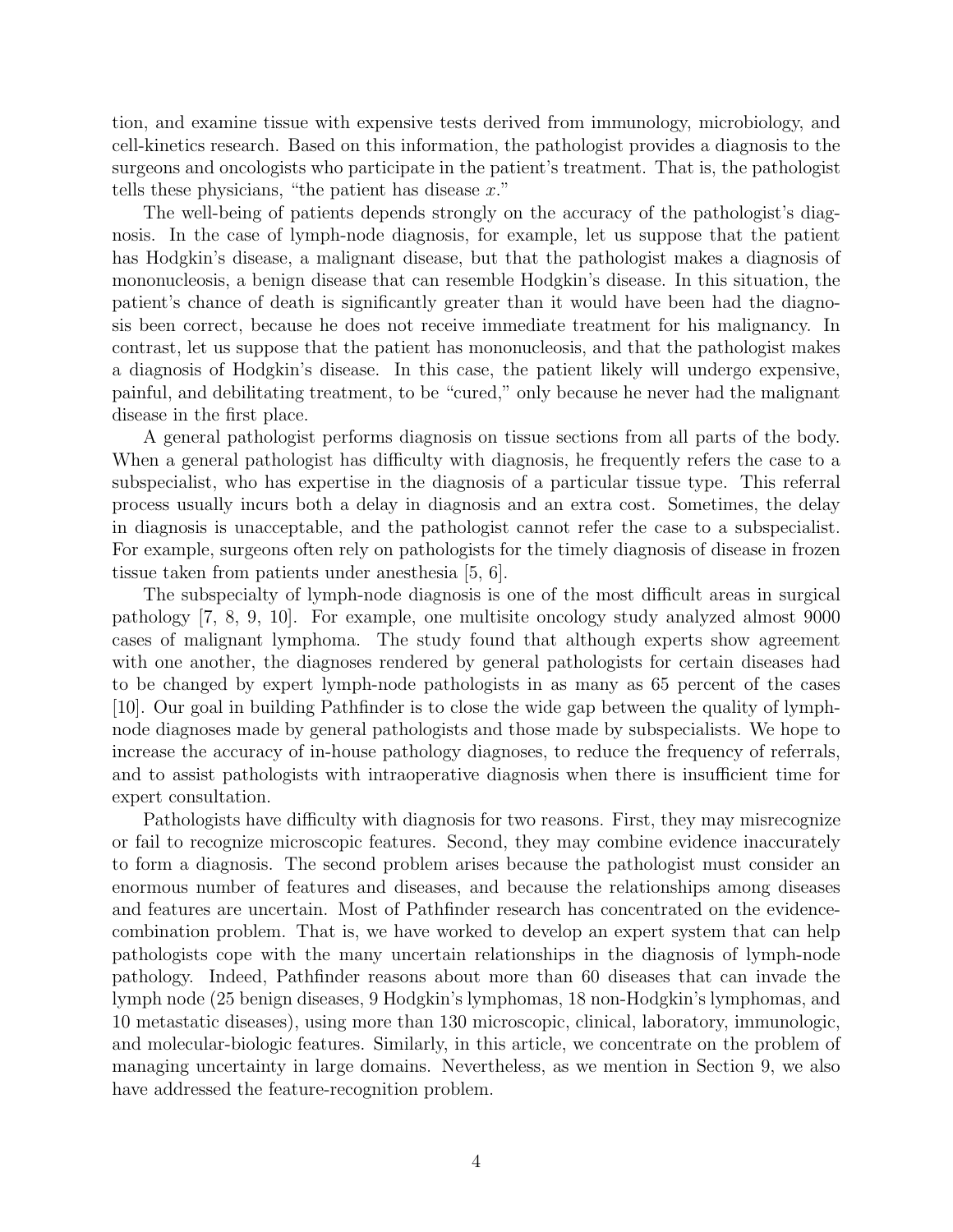### 3 A Pathfinder Dialog

In rendering a diagnosis, a pathologist (1) identifies and quantifies features; (2) constructs a differential diagnosis, a set of diseases consistent with the observations; and (3) decides what additional features to evaluate and what costly tests to employ to narrow the differential diagnosis. He repeats these steps until he has observed all useful features. This procedure is called the *hypothetico-deductive* approach  $[11, 12, 13, 14]$ . Cognitive psychologists have found that physicians frequently employ this approach in performing clinical diagnosis [12, 14].

Pathfinder uses this same method, summarized in Figure 1, to assist pathologists with their task of diagnosis. Associated with each feature are two or more mutually exclusive and exhaustive instances. For example, the feature NECROSIS is associated with the instances ABSENT, PRESENT, and PROMINENT. The Pathfinder system allows a user to report instances for one or more salient features of a lymph-node section. Given these feature–instance pairs, the system displays a differential diagnosis ordered by likelihood of diseases. In response to a query from the user, Pathfinder recommends a set of features that are the most cost effective for narrowing the differential diagnosis. The pathologist can answer one or more of the recommended questions. This process continues until the differential diagnosis is a single disease, there are no additional tests or questions, or a pathologist determines that the informational benefits are not worth the costs of further observations or tests.

The operation of the latest version of Pathfinder is illustrated by the set of screen photos in Figure 2. Figure  $2(a)$  shows the initial Pathfinder screen. The FEATURE CATEGORY window displays the categories of features that are known to the system, the OBSERVED FEATURES window displays feature–instance pairs that will be observed by the pathologist, and the DIFFERENTIAL DIAGNOSIS window displays the list of possible diseases and their probabilities. The probabilities in Figure  $2(a)$  are the *prior probabilities* of disease—the probabilities for disease given only that a patient's lymph node has been removed and is being examined.

If the user selects (double-clicks) the feature category SPHERICAL FEATURES, then Pathfinder displays a list of features for that category. To enter a particular feature, the user double-clicks on that feature, and then selects one of the mutually exclusive and exhaustive instances for that feature. For example, Figure 2(b) shows what happens when the user selects the feature F % AREA (percent area of the lymph-node section that is occupied by follicles). In the figure, a third window appears that lists the instances for this feature: NA (not applicable), 1–10%, 11–50%, 51–75%, 76–90%, and *>*90%. Figure 2(c) shows the result of selecting the last instance for this feature. In particular, the feature–instance F % AREA: *>*90% appears in the middle column, and the differential diagnosis is revised, based on this observation.

As we mentioned, the user can continue to enter any number of features of his own selection. Figure  $2(d)$  shows the Pathfinder screen after the user has reported that follicles are in a back-to-back arrangement and show prominent polarity. Alternatively, the user can ask the program to recommend additional features for observation. Figure 2(e) shows that the most cost-effective feature to evaluate, given the current differential diagnosis, is monocytoid cells. If the user observes that monocytoid cells are prominent, then we obtain the differential diagnosis in Figure  $2(f)$ . In this case, the four features in the middle column have narrowed the differential diagnosis to a single disease: the early phase of AIDS.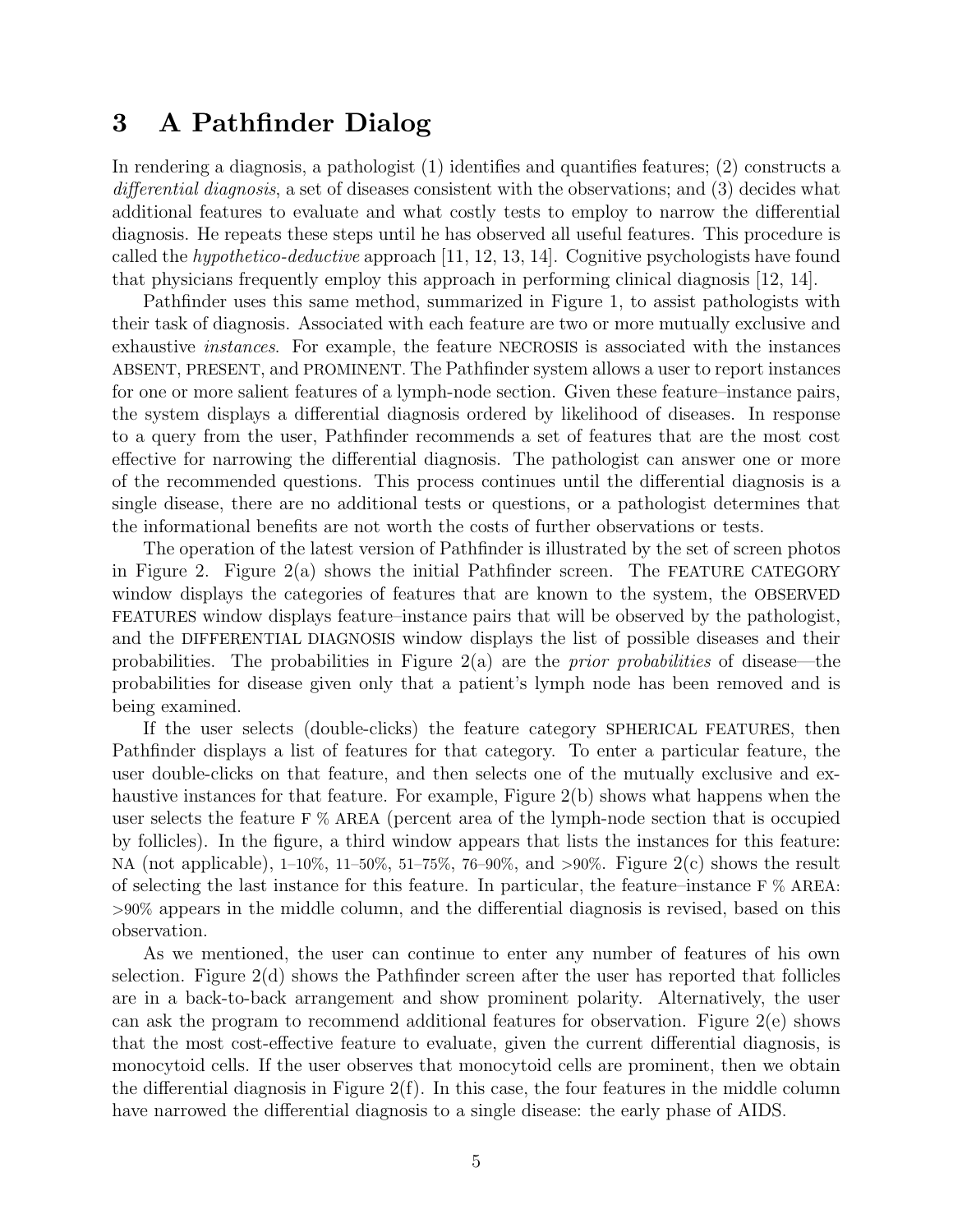

Figure 1: Hypothetico-deductive reasoning in Pathfinder. First, the pathologist reports instances of salient features to the system. The system then constructs a differential diagnosis—a list of hypotheses that are consistent with the observations, and an assignment of likelihood to each such hypothesis. Next, the system analyzes the current differential diagnosis to identify the most useful features for the pathologist to observe. The process cycles until the differential diagnosis is narrowed to a single disease, there are no additional tests or questions, or the pathologist determines that the informational benefits are not worth the costs of further observations or tests.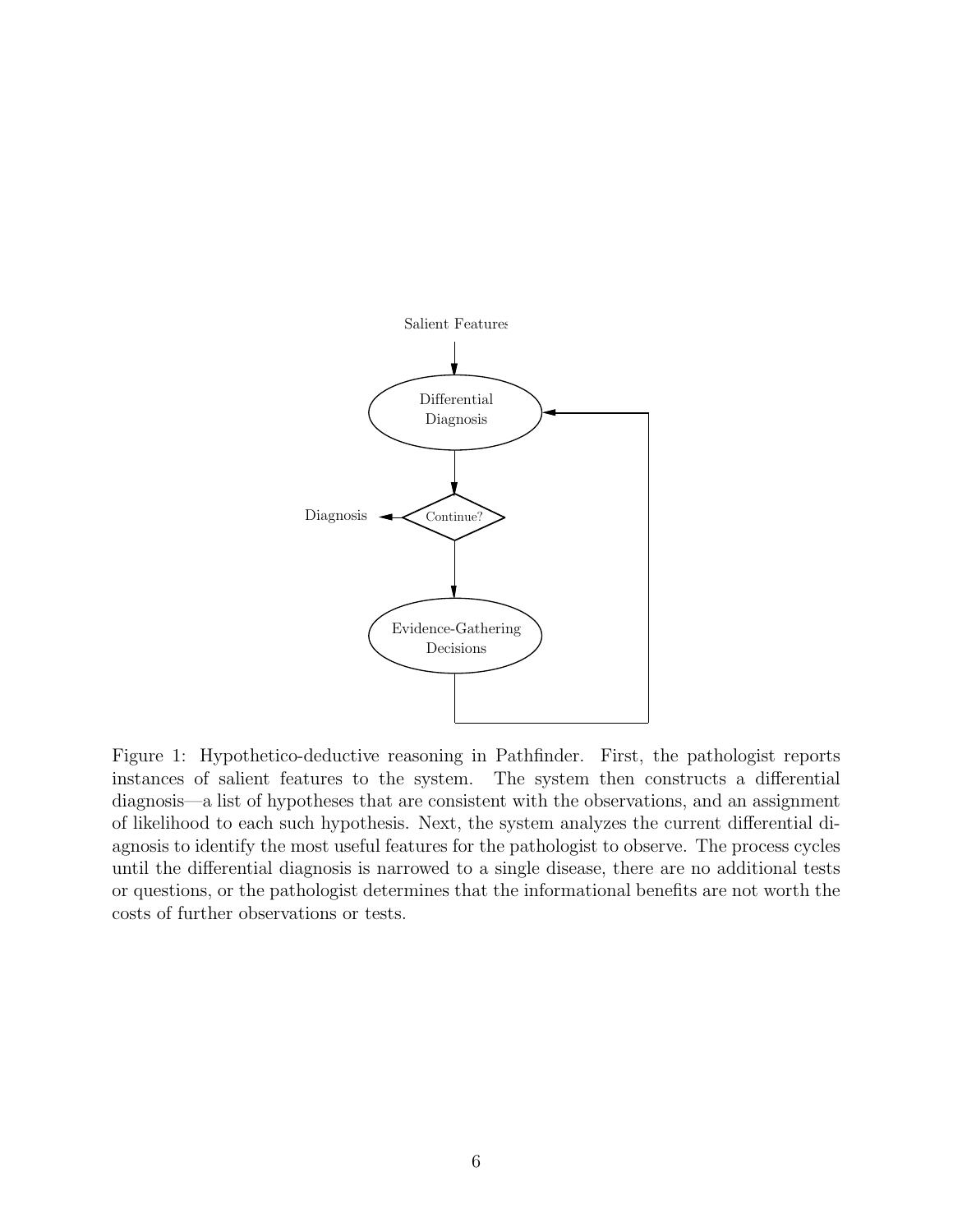

Figure 2: A Pathfinder consultation. (a) Initially, Pathfinder displays (from left to right) the categories of features, an empty window that will contain feature-instance pairs reported by the user, and the prior probabilities of disease. (b) Double-clicking on the category SPHERICAL STRUCTURES and then on the feature F % AREA, the pathologist prepares to report to Pathfinder the percent area occupied by follicles. (c) Double-clicking on the instance *>*90%, the pathologist reports that more than 90% of the lymph-node is occupied by follicles. In response, the program produces a differential diagnosis in the right-hand window. (d) The pathologist now reports that follicles are in a back-to-back arrangement and show polarity. Pathfinder revises the differential diagnosis. (e) The pathologist has asked Pathfinder to display features that are useful for narrowing the differential diagnosis. The program displays the four most cost-effective features for the user to observe next. The most useful feature is monocytoid cells. (f) The user now reports that monocytoid cells are prominent. Pathfinder determines that only a single disease—AIDS EARLY (the early phase of AIDS)—is consistent with the four observations. (Adapted with permission from D. Heckerman, *Probabilistic* Similarity Networks, MIT Press, Cambridge, 7MA, 1991.)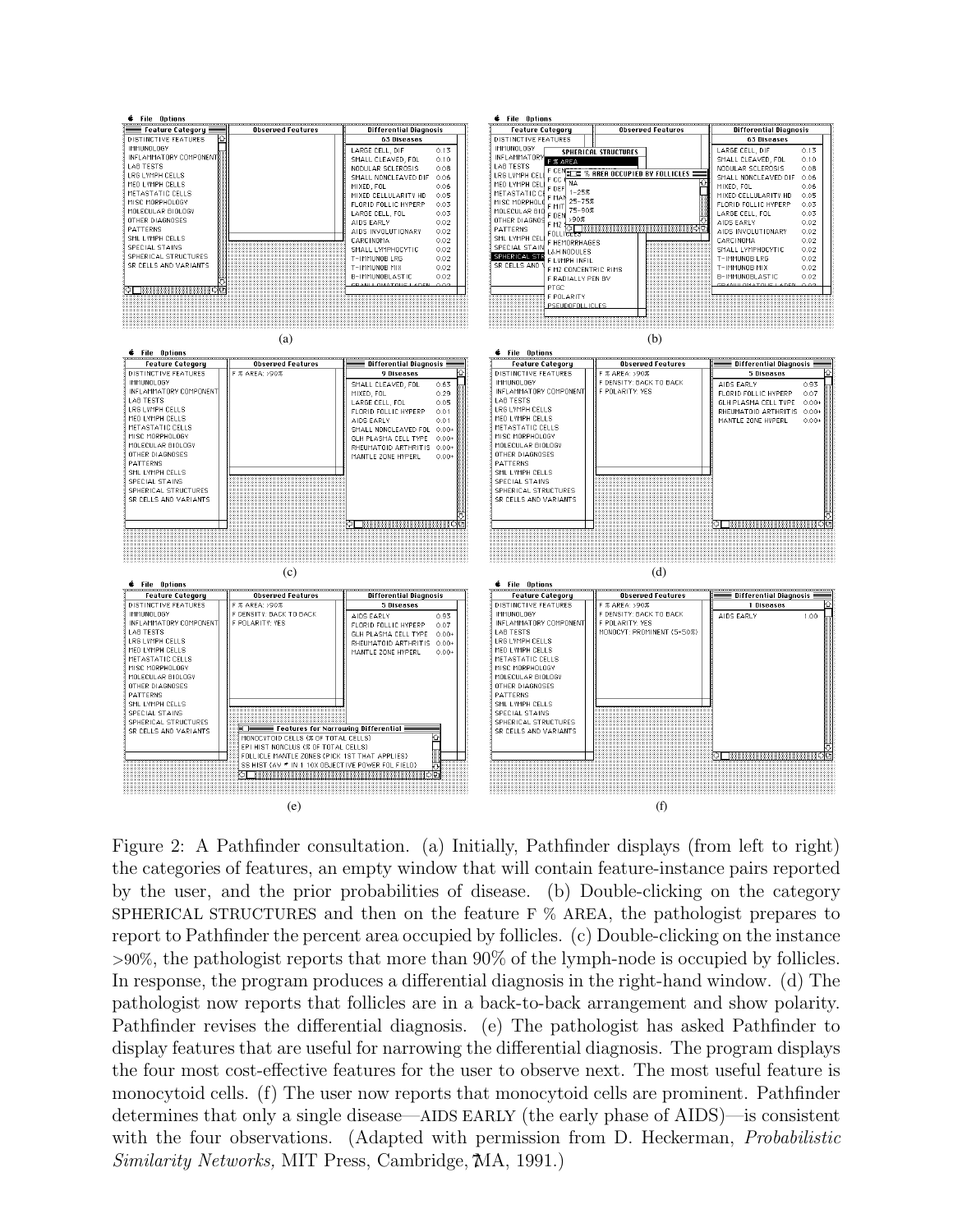#### **É** File Options



Figure 3: A graphical justification for the recommendation of MONOCYTOID CELLS. For each instance of the feature, the length and direction of a bar reflects the change in the probability of AIDS EARLY relative to that of FLORID FOLLIC HYPERP, given the observation of that feature–instance pair. The justification also includes the monetary cost of observing the feature. (Taken with permission from D. Heckerman, Probabilistic Similarity Networks, MIT Press, Cambridge, MA, 1991.)

Pathfinder explains graphically its recommendations for additional observations. A bitmap of Pathfinder's graphical justification of the diagnostic utility of the feature monocytoid cells is displayed in Figure 3. In this explanation, Pathfinder displays the change in probability of the two most likely hypotheses given the observation of each possible instance of the feature. The graph indicates that if monocytoid cells are absent, then the probability of FLORID FOLLIC HYPERP relative to that of AIDS EARLY increases slightly; if monocytoid cells are present or prominent, then the probability of FLORID FOLLIC HYPERP relative to that of AIDS EARLY decreases greatly; and if monocytoid cells show confluence, then the probability of FLORID FOLLIC HYPERP relative to that of AIDS EARLY remains unchanged. By glancing at this graph, we can see that this feature is useful for discriminating these two diseases. The window also displays the monetary cost of evaluating the feature, which is negligible in this case.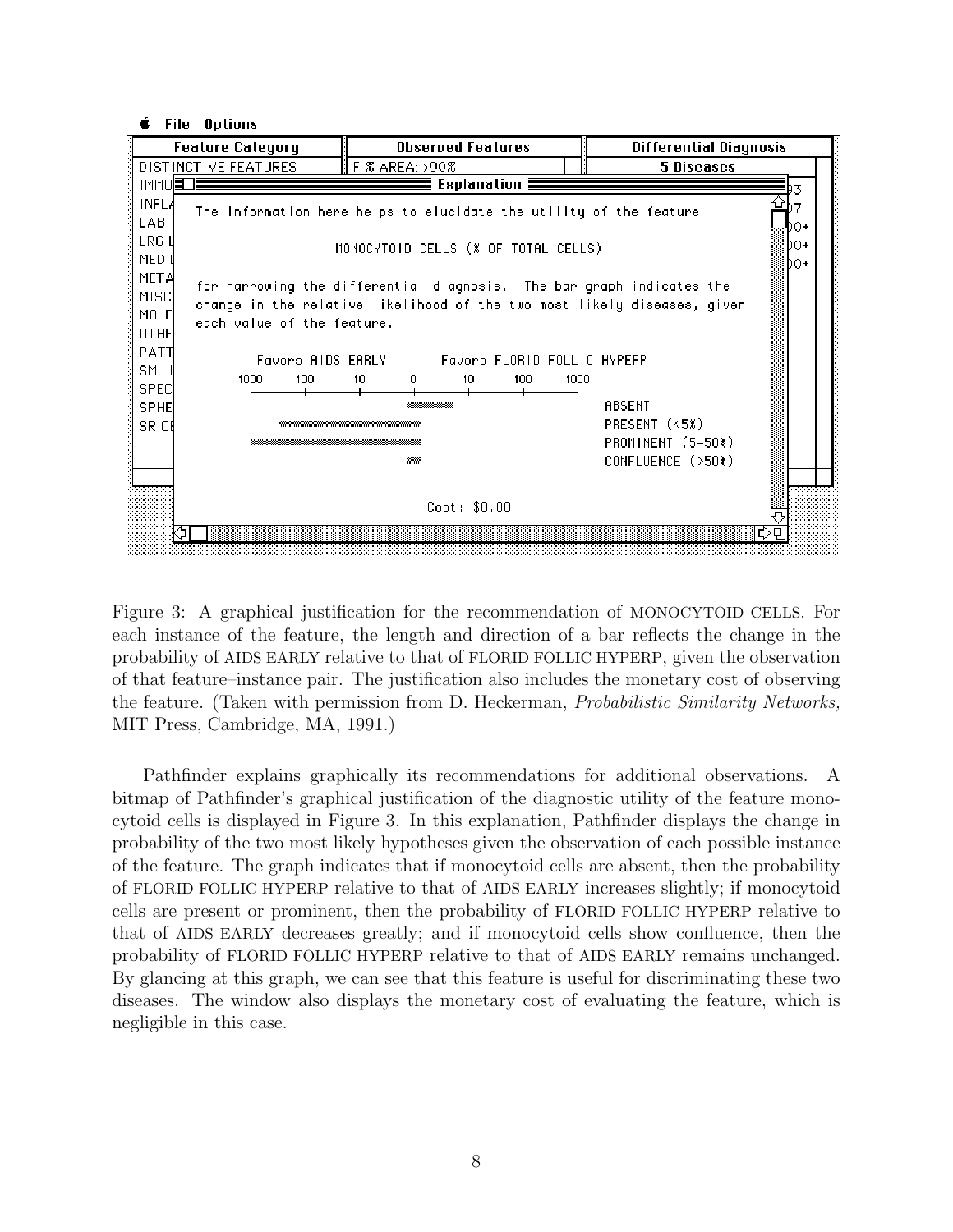### 4 Decision-Theoretic Computations in Pathfinder

Both an early version and the latest version of Pathfinder employ decision-theoretic computations to assist pathologists with diagnosis. In this section, we examine these computations. In particular, we examine how Pathfinder (1) uses probabilistic inference to generate a differential diagnosis, (2) uses decision theory to recommend a diagnosis, and (3) uses decision theory to recommend features for observation. First, however, let us discuss some fundamentals of probability and decision theory.

#### 4.1 Probability Theory

Probability theory has roots, more than 3 centuries ago, in the work of Bernoulli, Laplace, Fermat, and Pascal [15]. The theory describes how to infer the probability of one event from the probability of related events. The prevalent conception of the probability of some event  $x$  is that it is a measure of the frequency with which  $x$  occurs, when we repeat many times an experiment that has  $x$  as a possible outcome. A more general notion, however, is that the probability of x represents the *degree of belief* held by a person that the event x will occur in a single experiment. If a person assigns a probability of 1 to  $x$ , then he believes with certainty that x will occur. If he assigns a probability of 0 to x, then he believes with certainty that x will not happen. If he assigns a probability of between 0 and 1 to  $x$ , then he is to some degree unsure about whether or not x will occur.

The interpretation of a probability as a frequency in a series of repeated experiments traditionally is referred to as the objective or frequentist interpretation. In contrast, the interpretation of a probability as a degree of belief is called the *subjective* or *Bayesian* interpretation, in honor of the Reverend Thomas Bayes, a scientist from the mid-1700s who helped to pioneer the theory of probabilistic inference [16, 15]. Both interpretations follow the same set of mathematical rules.

In the Bayesian interpretation, a probability or belief will always depend on the state of knowledge of the person who provides that probability. For example, if we were to give someone a coin, he would likely assign a probability of  $1/2$  to the event that the coin would show heads on the next toss. If, however, we convinced that person that the coin was weighted in favor of heads, he would assign a higher probability to the event. Thus, we write the probability of x as  $p(x|\xi)$ , which is read as the probability of x given  $\xi$ . The symbol  $\xi$ represents the state of knowledge or background knowledge of the person who provides the probability.

The conception of probability as a measure of personal belief is central to research on the use of probability and decision theory for representing and reasoning with expert knowledge in computer-based reasoning systems. There is usually no alternative to acquiring from experts the bulk of probabilistic information used in an expert system. For example, there are more than 14 thousand probabilities in the latest version of Pathfinder; and some of these probabilities are on the order of  $10^{-6}$ . Thus, performing the experiments necessary to determine objective probabilities for Pathfinder would entail much time and great expense. Fortunately, when experimental data is available, the Bayesian approach provides a mechanism for expert systems to update their probabilities, given this data [17, 18, 19].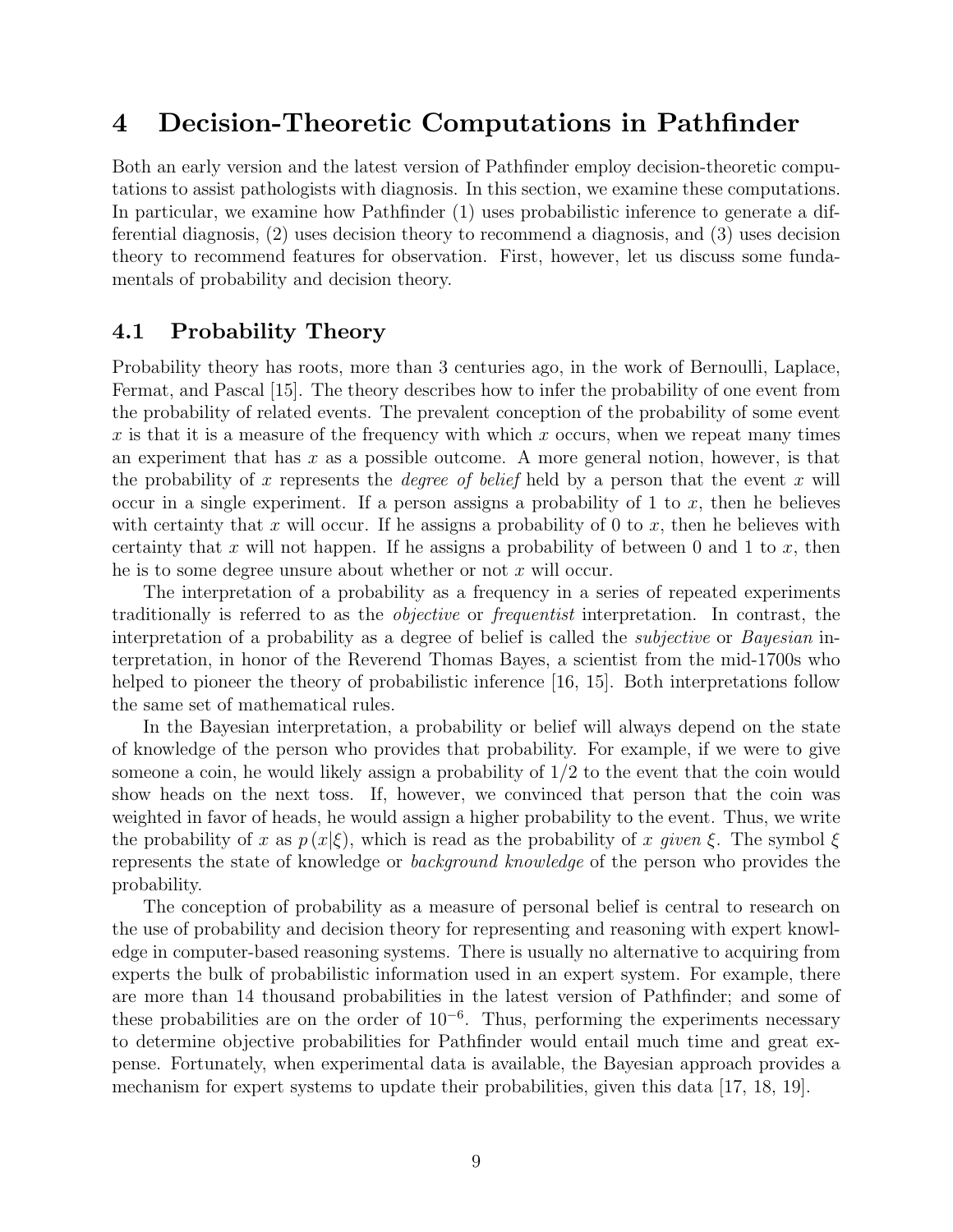#### 4.2 Decision Theory and Utility Assessment

Decision theory extends the Bayesian interpretation of probability theory, and prescribes how a decision maker should choose among a set of alternatives or actions, given his utility or preference for each possible outcome and his belief that each outcome will occur. In particular, decision theory includes the rules of probability theory and the maximum-expected-utility (MEU) principle, which states that a decision maker should always choose the alternative that maximizes his expected utility [20].

Utility assessment is nontrivial and is the subject of many debates. In this article, we mention only a few important points concerning utility assessment for Pathfinder. The interested reader should consult more general discussions by Keeney and Raiffa [21], McNeil et al. [22], and Howard [23].

For each disease pair  $(d_i, d_k)$  in Pathfinder, we encode the utility  $u(d_i, d_k)$ , which summarizes the preferences of the decision maker for the situation in which a patient has disease  $d_i$ , but is diagnosed as having disease  $d_k$ . Factors that influence such preferences include the length of the patient's expected life, the pain associated with treatment and with the disease itself, the psychological trauma to the patient and his family, and the monetary cost associated with treatment and with disability.

An important consideration in the assessment of these (and any other) utilities is: Who is the decision maker? From our perspective, a pathologist is only a provider of information. Thus, the  $u(d_i, d_k)$  in the utility model of a computer-based diagnostic system should reflect the patient's preferences. For example, consider the situation where a pathologist believes, after reviewing a case, that the probability of the benign infection mononucleosis is 0.9, and that the probability of Hodgkin's disease is 0.1. Should the patient be treated for Hodgkin's disease now, or should he wait for more definitive diagnostic signs to develop? As we discussed, delaying treatment of Hodgkin's disease decreases the chances of long-term survival if the patient has this condition. On the other hand, the treatment for Hodgkin's disease is highly invasive. The decision about therapy will depend on how the patient feels about the alternative outcomes. Different patients may have dramatically different preferences.

As we discuss in Sections 4.4 and 4.5, differences in patient preferences can in principle affect recommendations made by an expert system for diagnosis. Thus, utility assessment poses a fundamental problem to any researcher who wants to develop such expert systems. Specifically, whenever a patient case is processed by an expert system, the system or a decision analyst should assess the utilities of that patient and provide these utilities to the system. Such utility assessment would be extremely time consuming and expensive. As we see in Sections 4.4 and 4.5, however, only Pathfinder's diagnostic recommendations and not its recommendations for evidence gathering are sensitive to patient utilities. Thus, by allowing Pathfinder to make only evidence-gathering recommendations, we render the program's recommendations insensitive to patient utilities. We can therefore encode in Pathfinder the utilities  $u(d_i, d_k)$  from one representative patient.

To construct Pathfinder's utility model, we assessed the utilities of Bharat Nathwani, the primary Pathfinder expert. We found it relatively easy to assess his utilities, because he was familiar with the ramifications of many specific correct and incorrect diagnoses.

Another important consideration in utility assessment is the wide range of severities as-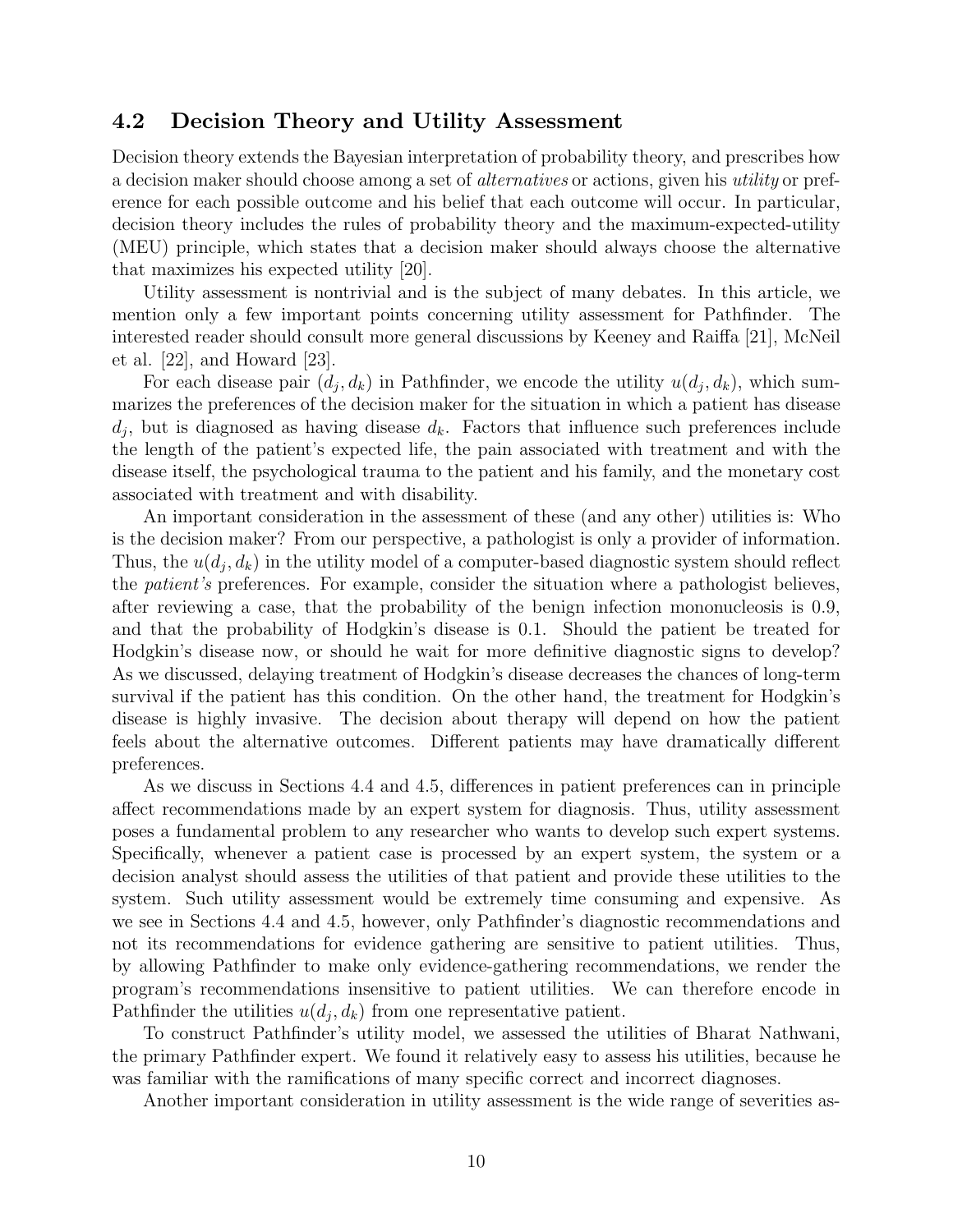sociated with outcomes. For example, if a patient has a viral infection and is incorrectly diagnosed as having cat-scratch disease—a disease caused by an organism that is killed with antibiotics—the consequences are not severe. In fact, the only non-negligible consequence is that the patient will take antibiotics unnecessarily for several weeks. If a patient has Hodgkin's disease and is incorrectly diagnosed as having mononucleosis, however, the consequences are often lethal.

It is important for us to measure preferences across such a wide range, because sometimes we must balance a large chance of a small loss with a small chance of a large loss. For example, even though the probability that a patient has syphilis is small—say, 0.001 treatment with antibiotics may be appropriate, because the patient may prefer the harmful effects of antibiotics to the small chance of the harmful effects of untreated disease.

Early attempts to assess preferences for both minor and major outcomes in the same unit of measurement were fraught with paradoxes. For example, in a linear willingness-to-pay approach, a decision maker might be asked, "How much would you have to be paid to accept a one in ten-thousand chance of death?" If the decision maker answered, say, \$1000, then the approach would dictate absurdly that he would be willing to be killed for \$10 million.

Howard (1980) constructed an approach that avoids many of the paradoxes of earlier models. Like several of its predecessors, the model determines what an individual is willing to pay to avoid a given chance of death, and what he is willing to be paid to assume a given chance of death. Also, like many of its predecessors, Howard's model shows that, for small risks of death (typically,  $p < 0.001$ ), the amount someone is willing to pay to avoid, or is willing to be paid to assume, such a risk is linear in  $p$ . That is, for small risks of death, an individual acts as would an expected-value decision maker with a finite value of life, called the small-risk value of life. For significant risks of death, however, the model deviates strongly from linearity. For example, the model shows that there is a maximum probability of death, beyond which an individual will accept no amount of money to risk that chance of death. Most people find this result to be intuitive.<sup>1</sup>

To use this model, we first determined Bharat Nathwani's small-risk value of life. When asked what dollar amount he would be willing to pay to avoid chances of death ranging from 1 in 20 to 1 in 1000, he was consistent with the linear model to within a factor of 2, with a median small-risk value of life equal to \$20 million (in 1988 dollars). To make the application of the model more convenient, we used Howard's definition of a micromort: one–in–1-million chance of death [24]. In these units, the Pathfinder expert's small-risk value of life was \$20 per micromort.<sup>2</sup>

Given this small-risk value of life, we could then measure his preferences for major and minor outcomes in a common unit: 1 minus the probability of immediate, painless death that he was willing to accept to avoid a given outcome and to be once again healthy. In particular, we assessed his preferences for minor outcomes with willingness-to-pay questions, such as "How much would you be willing to pay to avoid taking antibiotics for two weeks?" We then translated these answers, via the linearity result of Howard's model, to units of probability

<sup>&</sup>lt;sup>1</sup>The result makes several assumptions, such as the decision maker is not suicidal and is not concerned about how his legacy will affect other people.

<sup>2</sup>In general, the micromort is a useful unit of measurement, because it helps to emphasize that the linear relationship between risk of death and willingness to pay holds for only small probabilities of death.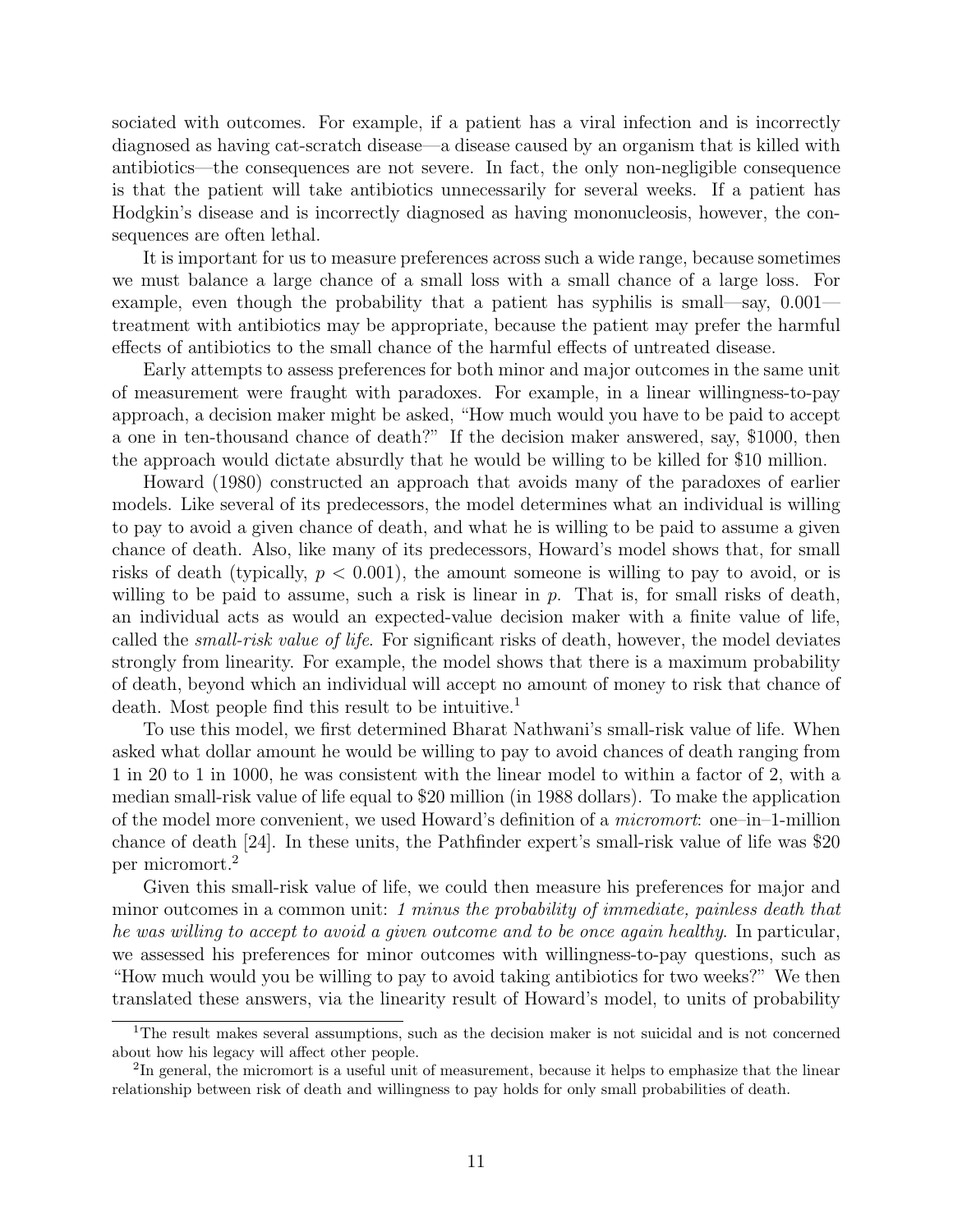of death. For example, an answer of \$100 translated to a utility of

 $1 - 5$  micromorts =  $1 - 0.000005 = 0.999995$ 

We assessed his preferences for major outcomes directly in units of probability of death. For example, he imagined that he had—say—Hodgkin's disease, and that he had been misdiagnosed as having mononucleosis. He then imagined that there was a magic pill that would rid him of this disease with probability  $1 - p$ , but would kill him, immediately and painlessly, with probability p. He then provided the value of p that made him indifferent between his current situation and the situation in which he takes the pill. The utility of this outcome is  $1 - p$ .

#### 4.3 Construction of a Differential Diagnosis

First, let us examine the problem of differential diagnosis in general. Let  $m$  and  $n$  denote the number of diseases and features in a medical domain, respectively. Also, let  $d_1, d_2, \ldots, d_m$ denote the disease entities. For the moment, let us suppose that each disease  $d_j$  may be present or absent. Let  $D_k$  denote some *instance* of diseases. That is,  $D_k$  denotes some assignment of present or absent to each of the diseases  $d_1, d_2, \ldots, d_m$ . Further, let  $f_1, f_2$ ,  $\ldots$ ,  $f_n$  denote the features in the domain, and let  $i_j$  denote the observed instance for the jth feature.

Now imagine that a user of a probabilistic expert system for this domain has observed instances for  $q$  features. To simplify the notation, let us renumber the  $n$  features so that the user has observed instances for the first  $q$  features. Typically, the user will want to know the probability of each disease instance, given the observations  $f_1i_1, f_2i_2, \ldots, f_qi_q$ . This quantity for disease instance  $D_k$  is known as the *posterior probability* of  $D_k$ , and is denoted

$$
p(D_k|f_1i_1, f_2i_2, \dots, f_qi_q, \xi) \tag{1}
$$

Thus, the number of probabilities of interest is exponential both in the number of observed features and in the number of diseases.

In principle, an expert could assess directly these posterior probabilities. Aside from the intractable nature of this task, however, most physicians are more comfortable assessing probabilities in the opposite direction. That is, they are more comfortable assessing the probabilities that the set of observations  $f_1i_1, f_2i_2, \ldots, f_qi_q$  will appear given a particular disease instance  $D_k$ , denoted

$$
p(f_1 i_1, f_2 i_2, \dots, f_q i_q | D_k, \xi) \tag{2}
$$

Using Bayes' theorem, the expert system can compute from these probabilities and the prior probability of disease instances  $p(D_k|\xi)$  the desired posterior probabilities

$$
p(D_k|f_1i_1, f_2i_2, \dots, f_qi_q, \xi) = \frac{p(f_1i_1, f_2i_2, \dots, f_qi_q|D_k, \xi) \ p(D_k|\xi)}{\sum_{D_l} p(f_1i_1, f_2i_2, \dots, f_qi_q|D_l, \xi) \ p(D_l|\xi)}
$$
(3)

where the sum over  $D_l$  runs over all disease instances. Unfortunately, this approach to the problem is also intractable, because the number of probabilities of the form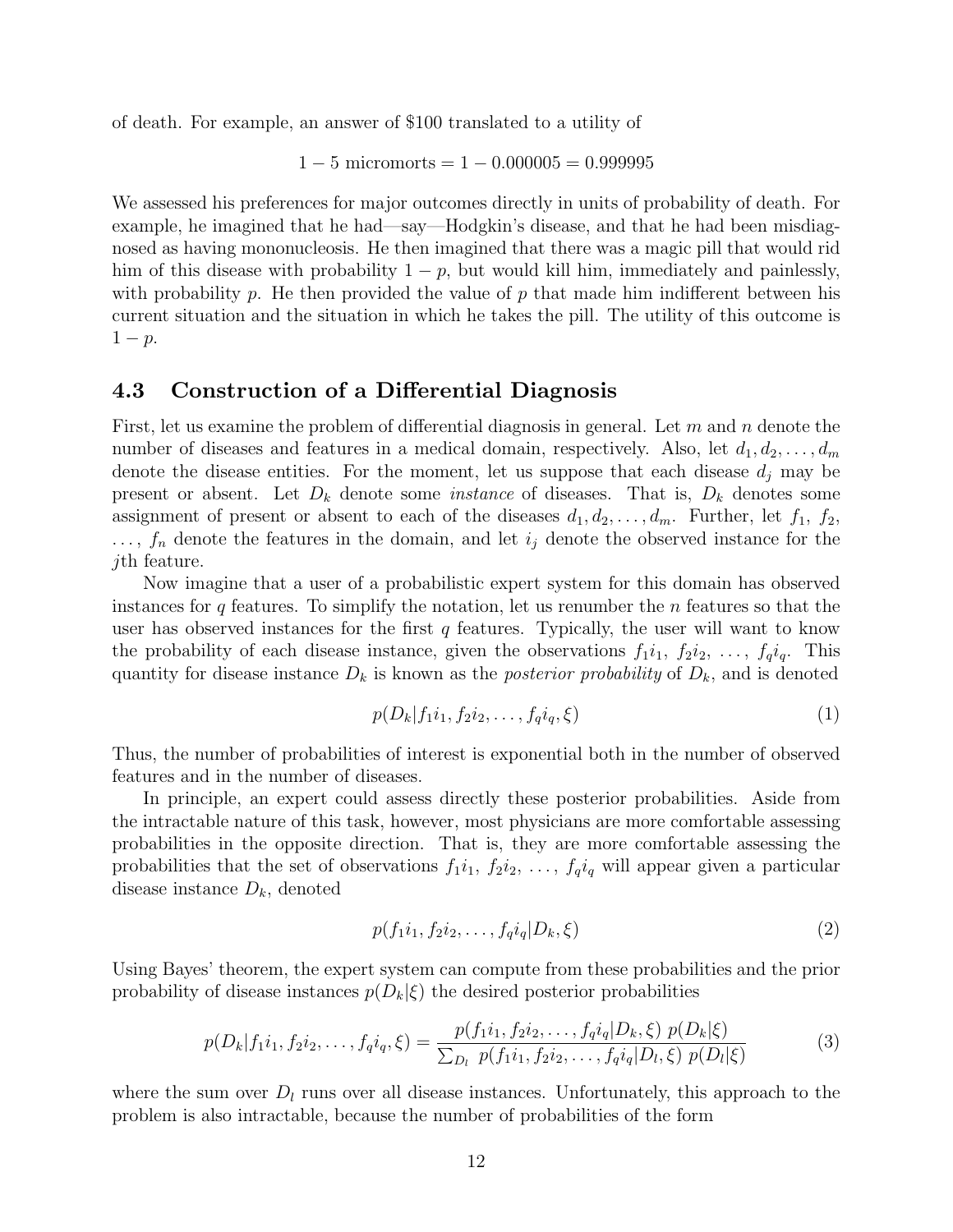$p(f_1i_1, f_2i_2, \ldots, f_qi_q|D_k, \xi)$  is exponential both in the number of diseases and in the number of features.

To manage the complexity of the general case, researchers who built the first probabilistic expert systems made two assumptions. First, they supposed that *all* findings were conditionally independent, given any disease instance. That is, they assumed that, if the true disease state of the patient was known, then the likelihood of seeing any observation  $f_k i_k$  did not depend on observations made about any other features. Thus,

$$
p(f_j i_j | D_k, f_1 i_1, \dots, f_{j-1} i_{j-1}, f_{j+1} i_{j+1}, \dots, f_q i_q, \xi) = p(f_j i_j | D_k, \xi)
$$
\n(4)

Given this assumption, it follows from the rules of probability [25] that

$$
p(f_1i_1, f_2i_2, \dots, f_qi_q|D_k, \xi) = p(f_1i_1|D_k, \xi) \ p(f_2i_2|D_k, \xi) \ \cdots \ p(f_qi_q|D_k, \xi) \tag{5}
$$

Second, these researchers supposed that the traditional disease entities were mutually exclusive and exhaustive. That is, they assumed that each disease instance corresponded to a situation where only one disease was present.

Given these two assumptions, the expert system can compute the posterior probabilities of disease from the tractable computation

$$
p(d_k|f_1i_1, f_2i_2, \dots, f_qi_q, \xi) = \frac{p(f_1i_1|d_j, \xi) \ p(f_2i_2|d_k, \xi) \ \cdots \ p(f_qi_q|d_k, \xi) \ p(d_k|\xi)}{\sum_{d_l} p(f_1i_1|d_l, \xi) \ p(f_2i_2|d_l, \xi) \ \cdots \ p(f_qi_q|d_l, \xi) \ p(d_l|\xi)} \tag{6}
$$

where  $d_k$  represents the disease instance in which only disease  $d_k$  is present. Thus, only the conditional probabilities  $p(f_i i_j | d_k, \xi)$  and the prior probabilities  $p(d_k | \xi)$  are required for the computation. We call any model that employs these two assumptions a *simple-Bayes model*. Ledley and Lusted proposed this model for medical diagnosis in 1959 [26].

In the domain of lymph-node pathology, the assumption that diseases are mutually exclusive is appropriate, because co-occurring diseases almost always appear in different lymph nodes or in different regions of the same lymph node. Also, the large scope of Pathfinder makes reasonable the assumption that the set of diseases is exhaustive. The assumption of global conditional independence, however, is inaccurate. For example, given certain diseases, finding that follicles are abundant in the tissue section increases greatly the chances that sinuses in the interfollicular areas will be partially or completely destroyed. Nonetheless, to simplify our task, we used the simple-Bayes model to construct the first probabilistic version of Pathfinder. Later, after developing several graphical representation languages that we describe in the companion to this article, we encoded successfully the conditional nonindependence or conditional dependence among the features in the domain. We shall return to this discussion in Section 8.

#### 4.4 Recommendation of a Diagnosis

As we mentioned, a diagnosis is a statement of the form: "The patient has disease  $x$ ." Sometimes, as we saw in the patient case in Section 3, the posterior probability of one disease will equal 1 and the posterior probability of all other diseases will equal 0. In this case, making a diagnosis is not a decision. Rather, the diagnosis is a consequence of the rules of logic. In most cases, however, observations usually do not narrow the differential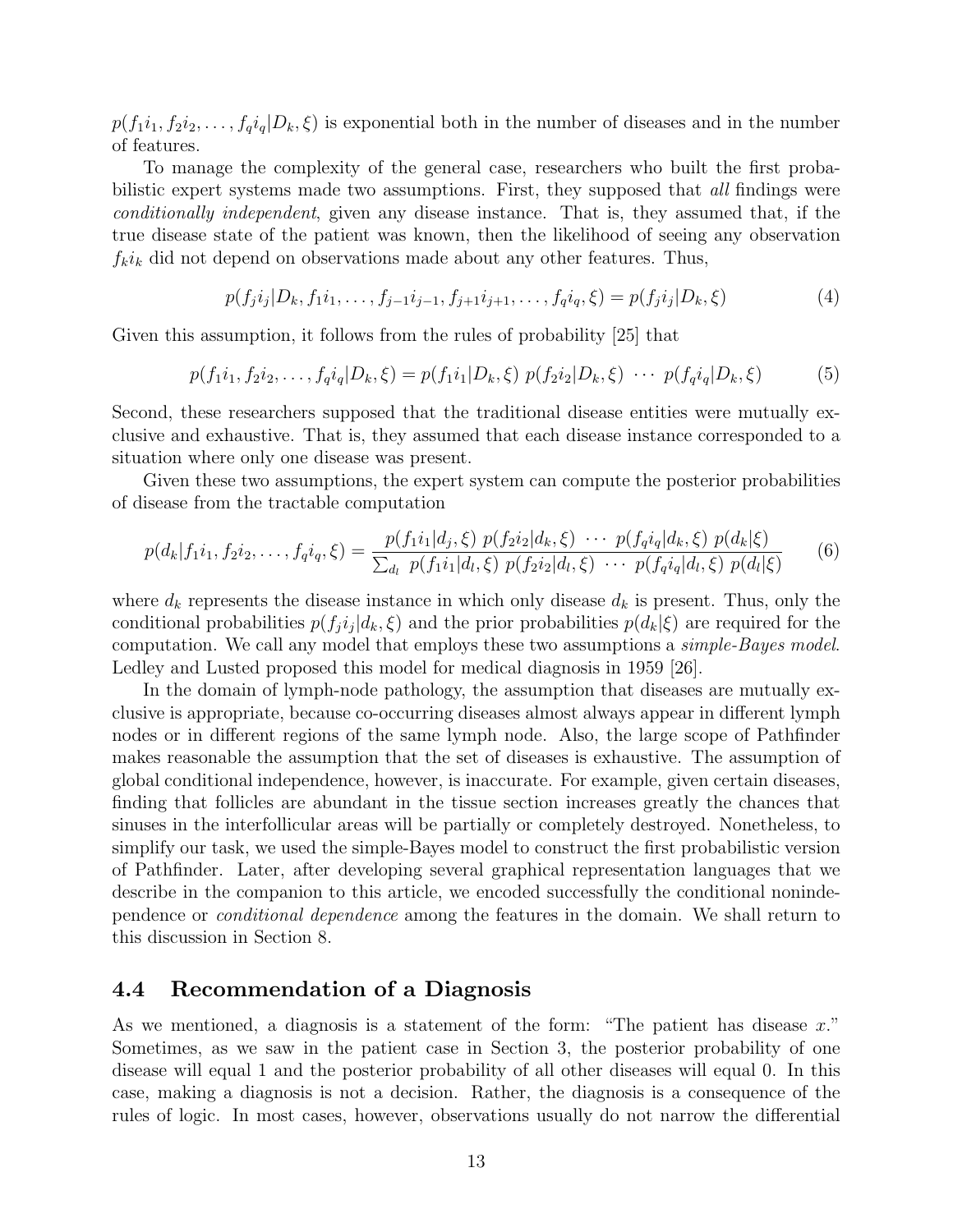diagnosis to a single disease. In these situations, making a diagnosis is a decision: an irrevocable allocation of resources under uncertainty.

Using the MEU principle, the system can determine a diagnosis from the probabilities of disease and the utilities  $u(d_i, d_k)$ . Let  $\phi$  denote the set of feature–instance pairs  $f_1i_1, f_2i_2,$  $\ldots$ ,  $f_q i_q$  that we have observed thus far. First, for each diagnosis  $d_k$ , the system computes  $eu(d_k|\phi)$ , the expected utility of that diagnosis given observations  $\phi$ , using the formula

$$
eu(d_k|\phi) = \sum_{d_j} p(d_j|\phi) u(d_j, d_k)
$$
\n(7)

To complete the determination, the system selects the optimal diagnosis, denoted  $dx(\phi)$ , using the equation

$$
dx(\phi) = \operatorname{argmax}_{d_k} [eu(d_k|\phi)] \tag{8}
$$

where the function  $\arg \max_{d_k} [\cdot]$  returns the disease that maximizes its argument.

We do not allow Pathfinder to recommend diagnoses, because we have observed that such recommendations are somewhat sensitive to the utility model. That is, when we change the utilities in the model from values appropriate for one patient to values appropriate for another patient, the program's recommendations can change significantly. By preventing Pathfinder from recommending diagnoses, we hope to encourage a change in the way pathologists and care-providing physicians communicate. In the short term, we hope that pathologists will begin to express clearly—in the language of probability—uncertainty associated with their observations. In the long term, we hope that each physician who is associated with the care of a patient—including the primary physician, the pathologist, the radiologist, the surgeon, the oncologist, and the radiotherapist—and the patient himself will communicate in decisiontheoretic terms to determine the best treatment for that patient. Such communication could take place via a shared decision model embodied in an expanded version of Pathfinder.

#### 4.5 Recommendation of Features to Narrow a Differential Diagnosis

Let us now consider how an expert system can use decision theory to recommend features for observation to narrow a differential diagnosis. First, the system enumerates all possible observation strategies. An example of an observation strategy is

Observe  $f_3$ . If  $f_3$  is present, then observe  $f_2$ ; otherwise, make no further observations and make the diagnosis. If  $f_3$  and  $f_2$  are present, then observe  $f_7$ , and make the diagnosis. If  $f_3$  is present and  $f_2$  is absent, then make the diagnosis.

Next, the system computes the decision maker's expected utility of all strategies, including the strategy in which the user observes no additional features. Finally, the system chooses the strategy that maximizes the decision maker's expected utility.

In practice, this approach is unfeasible, because there are more than  $2<sup>n</sup>$  strategies for n unobserved features. To make computations tractable, both the old and new versions of Pathfinder employ the *myopic* approximation, introduced by Gorry and Barnett in 1968 [27]. In this approximation, a system identifies the best single feature to observe, by maximizing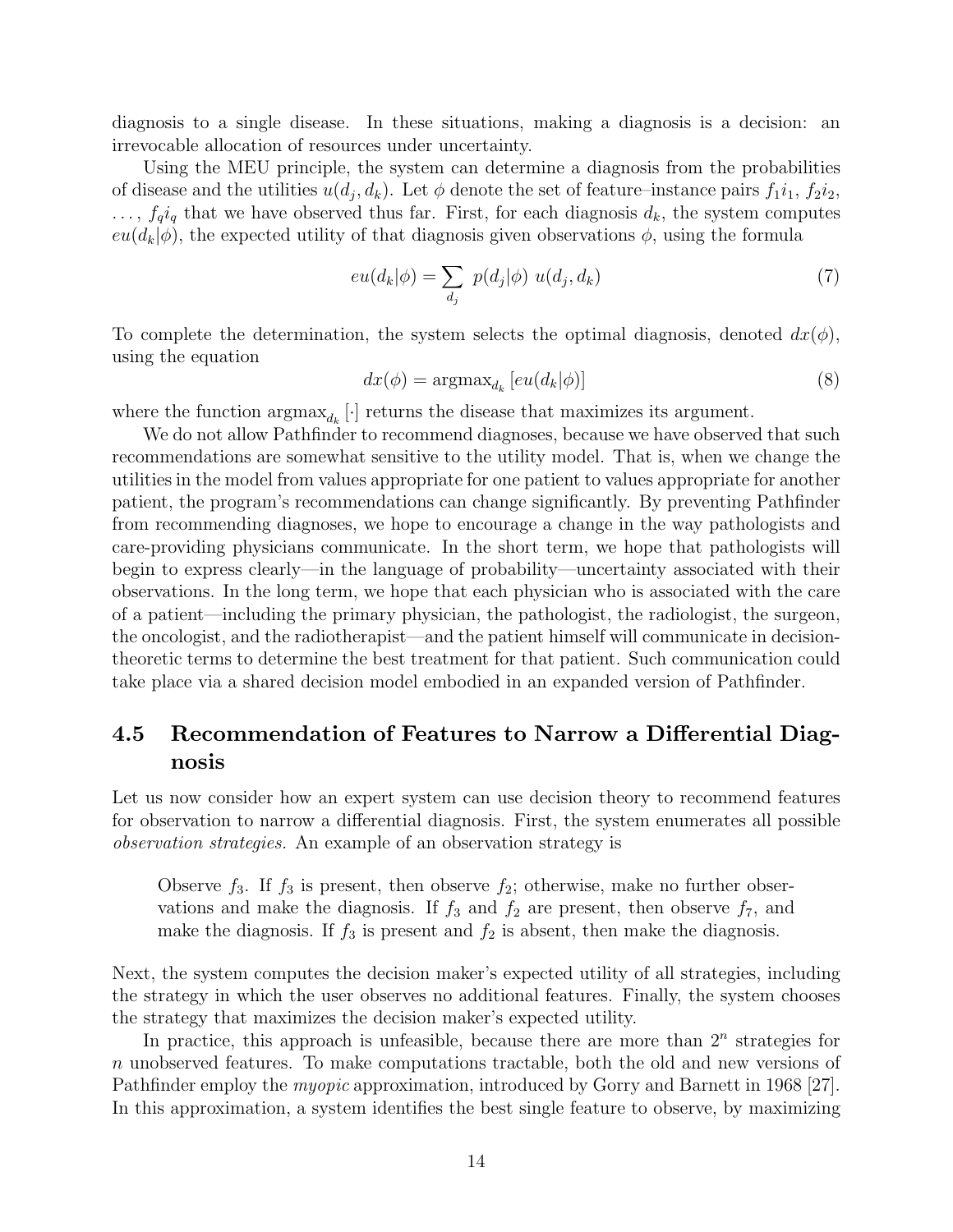the expected utility of the decision maker under the assumption that a diagnosis will be made after the user observes only one feature. Once the user observes the feature, the system repeats the myopic analysis, and may recommend additional features for observation.

Let us examine formally the computation in Pathfinder. First, the system computes  $eu(dx(\phi)|\phi)$ , the expected utility of the optimal diagnosis when the user observes no additional features. From Equations 7 and 8, we have

$$
eu(dx(\phi)|\phi) = \sum_{d_j} p(d_j|\phi) u(d_j, dx(\phi))
$$
\n(9)

Now the system imagines that the user observes an additional feature  $f_{\text{new}}$ . Let  $\phi'$  denote the union of the original set of observations and the observation for  $f_{\text{new}}$ . Pathfinder now identifies the optimal diagnosis, given the new set of observations:

$$
dx(\phi') = \operatorname{argmax}_{d_k} \left[ \sum_{d_j} p(d_j | \phi') u(d_j, d_k) \right]
$$
 (10)

The expected utility of this diagnosis, denoted  $eu(dx(\phi')|\phi')$ , is given by

$$
eu(dx(\phi')|\phi') = \sum_{d_j} p(d_j|\phi') u(d_j, dx(\phi')) \tag{11}
$$

In contrast, the expected utility of the original diagnosis, given observations  $\phi'$ , is given by

$$
eu(dx(\phi)|\phi') = \sum_{d_j} p(d_j|\phi') u(d_j, dx(\phi))
$$
\n(12)

The quantity  $eu(dx(\phi)|\phi')$  is never greater than the measure  $eu(dx(\phi')|\phi')$ , because, by definition, the diagnosis  $dx(\phi')$  maximizes expected utility, given the observations  $\phi'$ . The system now computes the value of information of observing  $f_{\text{new}}$ , denoted  $vi(f_{\text{new}}|\phi)$ , which is the difference between  $eu(dx(\phi')|\phi')$  and  $eu(dx(\phi)|\phi')$  averaged over the instances  $i_{\text{new}}$  of the feature  $f_{\text{new}}$ <sup>3</sup> That is,

$$
vi(f_{\text{new}}|\phi) = \sum_{i_{\text{new}}} p(\phi'|\phi) \left[ eu(dx(\phi')|\phi') - eu(dx(\phi)|\phi') \right] \tag{13}
$$

The value of information of observing  $f_{\text{new}}$  represents the largest amount that the decision maker would be willing to pay to observe  $f_{\text{new}}$ . This quantity is always greater than or equal to 0. Next, the system computes the *net value of information* of observing  $f_{\text{new}}$ , denoted  $nvi(f_{\text{new}}|\phi)$ , by subtracting the cost<sup>4</sup> of observing  $f_{\text{new}}$  from the value of information of observing  $f_{\text{new}}$ . That is,

$$
nvi(f_{\text{new}}|\phi) = vi(f_{\text{new}}|\phi) - cost(f_{\text{new}}). \tag{14}
$$

Finally, if there is at least one feature that has a net value of information greater than 0, Pathfinder recommends the feature for observation that has the highest net value of

<sup>&</sup>lt;sup>3</sup>This definition and the definition of net value of information are appropriate for expected-value decision makers. Howard discusses the general case [28, 29].

<sup>4</sup>We measured costs in dollars and then converted these costs to units of probability via Howard's model.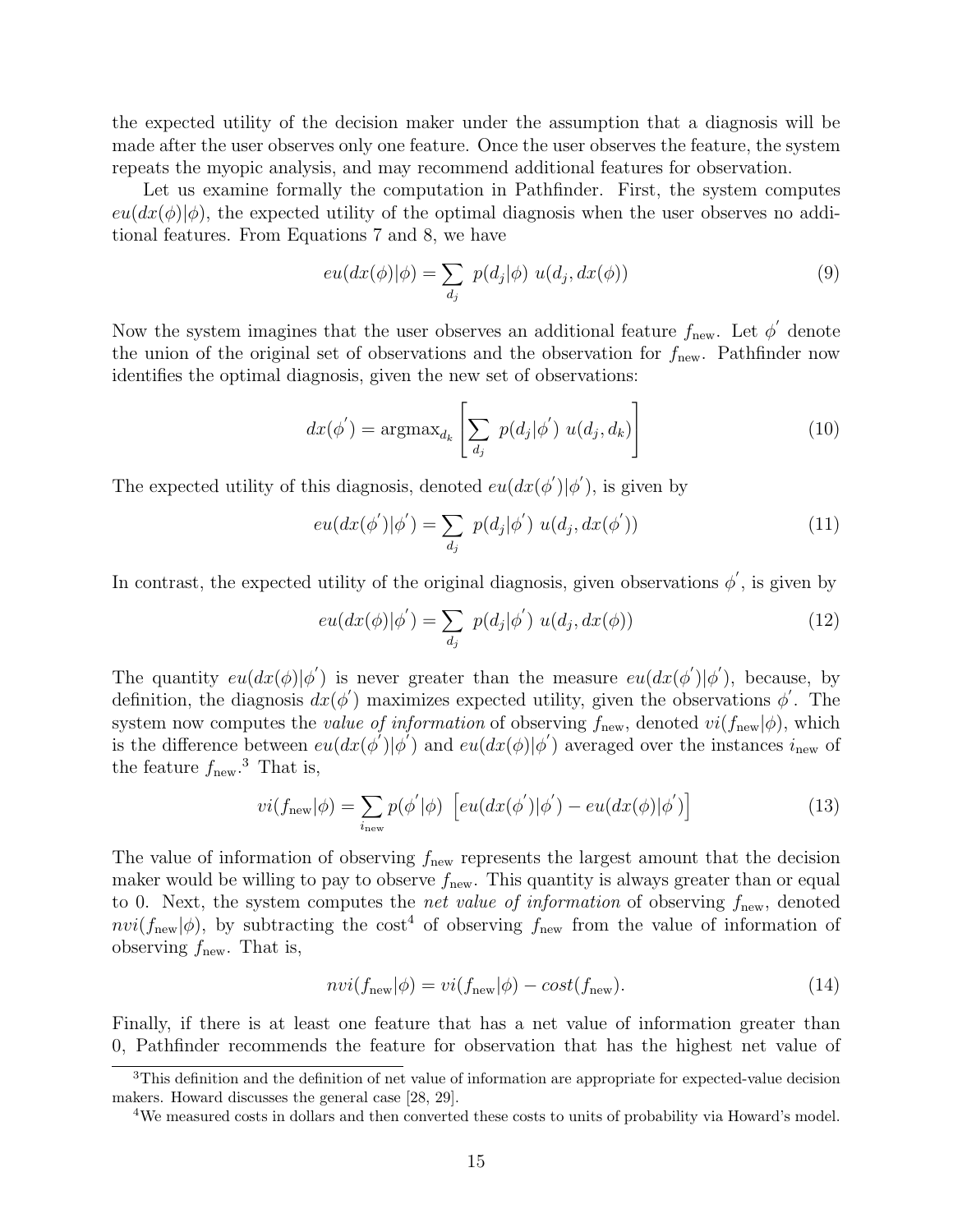information. Otherwise, the system suggests that the user should gather no additional evidence and make a diagnosis.

In principle, the myopic approximation could affect the diagnostic accuracy of an expert system. For example, suppose that two features remain unobserved. In this case, the net value of information for the feature pair could exceed 0, and thus the user should observe the features. A value-of-information analysis on each feature alone, however, may indicate that neither feature is cost effective for observation. Consequently, the user would fail to observe these features, and thereby possibly make an incorrect diagnosis. Nonetheless, there is evidence that the myopic approximation does not often cause this problem in practice. For example, Gorry and Barnett have demonstrated that the approximation does not diminish significantly the diagnostic accuracy of their program that assists physicians with the diagnosis of congenital heart disease [27]. In addition, although we have not yet conducted a similar experiment with Pathfinder, our expert almost always has been impressed by the questions generated by the myopic approximation.

As we mentioned in previous sections, Pathfinder's diagnostic recommendations are sensitive to the utility model, and we therefore do not allow Pathfinder to make such recommendations. Fortunately, however, we have found in an informal study that Pathfinder's recommendations for evidence gathering are insensitive to the model. In particular, we have found that Pathfinder's recommendations often are similar to those made by a second version of the program in which  $u(d_i, d_k)$  is equal to 1 when both  $d_i$  and  $d_k$  are benign diseases,  $u(d_i, d_k)$  is equal to 1 when both  $d_i$  and  $d_k$  are malignant diseases, and  $u(d_i, d_k)$  is equal to 0 otherwise. Consequently, we allow Pathfinder to make recommendations for evidence gathering.

The observation that recommendations for evidence gathering are less sensitive to the utility model than are diagnostic recommendations may be due to the fact that more factors contribute to the computation of net value of information than to the computation of the diagnosis. That is, only the probabilities of diseases and the utilities  $u(d_i, d_k)$  contribute to the computation of the diagnosis, whereas these factors, the information content of a feature, and the cost of a feature contribute to the computation of net value of information.

### 5 Alternative Reasoning Methodologies

The first medical expert systems employed computations based in probability theory. In particular, throughout the 1960s and early 1970s, medical expert systems used the simple-Bayes model to construct differential diagnoses. These systems included Warner's system for the diagnosis of heart disease [30], Gorry's program for the management of acute renal failure, and deDombal's system for the diagnosis of acute abdominal pain [31].

Evaluations of most of these early systems showed that the programs performed well. In fact, the diagnoses rendered by several of them were more accurate than were those made by experienced physicians [31]. Nonetheless, in the early 1970s, researchers began to criticize these systems. They noted that the domains of these programs were small and did not reflect realistic clinical situations. Furthermore, researchers argued that errors due to the erroneous assumptions of the simple-Bayes model would become unacceptable as the domains of these systems were expanded [32, 33]. One group of investigators showed that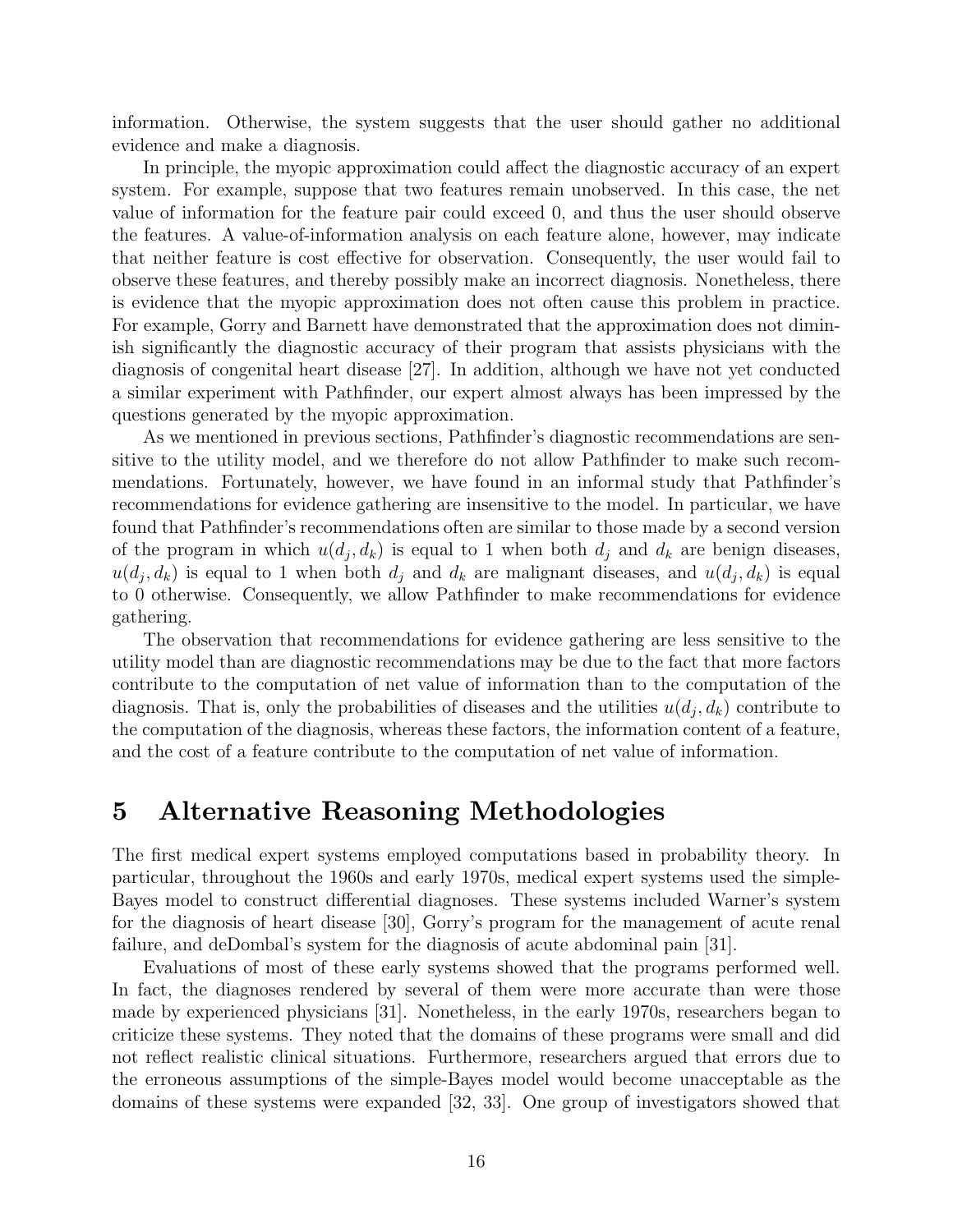the diagnostic accuracy of an expert system based on the simple-Bayes model deteriorated significantly as the number of features in the system increased. These investigators traced the degradation in performance to violations of the conditional-independence assumptions in the simple-Bayes model [34]. Another group of researchers showed that the assumption of global conditional independence could be unrealistic in small domains as well [35].

In the early 1970s, perceptions of the inadequacy of the early decision-theoretic systems led to the development of alternative methods for reasoning under uncertainty [36, 37, 32]. Many of these developments occurred in the field of Artificial Intelligence in Medicine. Some of the alternative methods were ad hoc mechanisms, designed as custom-tailored techniques for particular domains or systems. These approaches included the MYCIN certainty-factor model and the QMR scoring scheme. Other methods were developed as alternative theoretical formalisms, such as the Dempster–Shafer theory of evidence and fuzzy decision theory.

In the first year of Pathfinder research, we appreciated the limitations of the simple-Bayes model, and believed that the use of this model would significantly impair the performance of Pathfinder. Consequently, we examined several alternative reasoning methodologies. In this section, we introduce these approaches. In the following two sections, we describe our empirical and theoretical analyses of these methodologies in the context of Pathfinder.

A well-known ad hoc method for managing uncertainty is the certainty-factor (CF) model [38]. Shortliffe and Buchanan designed the model to augment the rule-based approach to reasoning for MYCIN, a program for the diagnosis and treatment of bacteremias and meningitis [33]. In using the model, an expert attaches a certainty factor to each if–then rule. The certainty factor represents the expert's change of the belief in the consequent of the rule, given the antecedent of the rule. In particular, a CF between 0 and 1 means that the expert's belief in a consequent increases if the antecedent is true, whereas a CF between -1 and 0 means that the expert's belief decreases. In a rule base, the consequent of one rule may serve as the antecedent of another rule. In addition, two or more rules may share the same antecedent or consequent. As a result, a rule base forms an inference network: a directed graph in which an arc from proposition a to proposition b corresponds to the rule "if a then b." The CF model prescribes a method for propagating certainty factors through such a network. That is, given an observation of an antecedent in the network, we can use CF-model formulas to compute the effective certainty factor for any consequent in the network that is a descendent of that antecedent. Although the CF model was designed for MYCIN, the model has found many applications in other domains. Today, the model is the most popular method for managing uncertainty in rule-based systems.

Quick Medical Reference or QMR (formerly Internist-1) uses another ad hoc method for managing uncertainty [39, 40]. The QMR project, now in its eighteenth year, assists internists with the diagnosis of more than 600 diseases, through the consideration of approximately 4000 manifestations or features of disease. In QMR, each feature has two instances; in particular, a feature is either absent or present. More important, each disease can be either absent or present. Thus, QMR can address cases in which more than one disease is present. The ad hoc scoring scheme employs two measures to represent the degree of association between a feature and a disease: an evoking strength and a frequency. The evoking strength for a given feature–disease pair represents the degree to which the presence of the disease causes that feature to be present. The frequency for a given feature–disease pair represents how often that feature is present in patients who have the disease. In addition, the scheme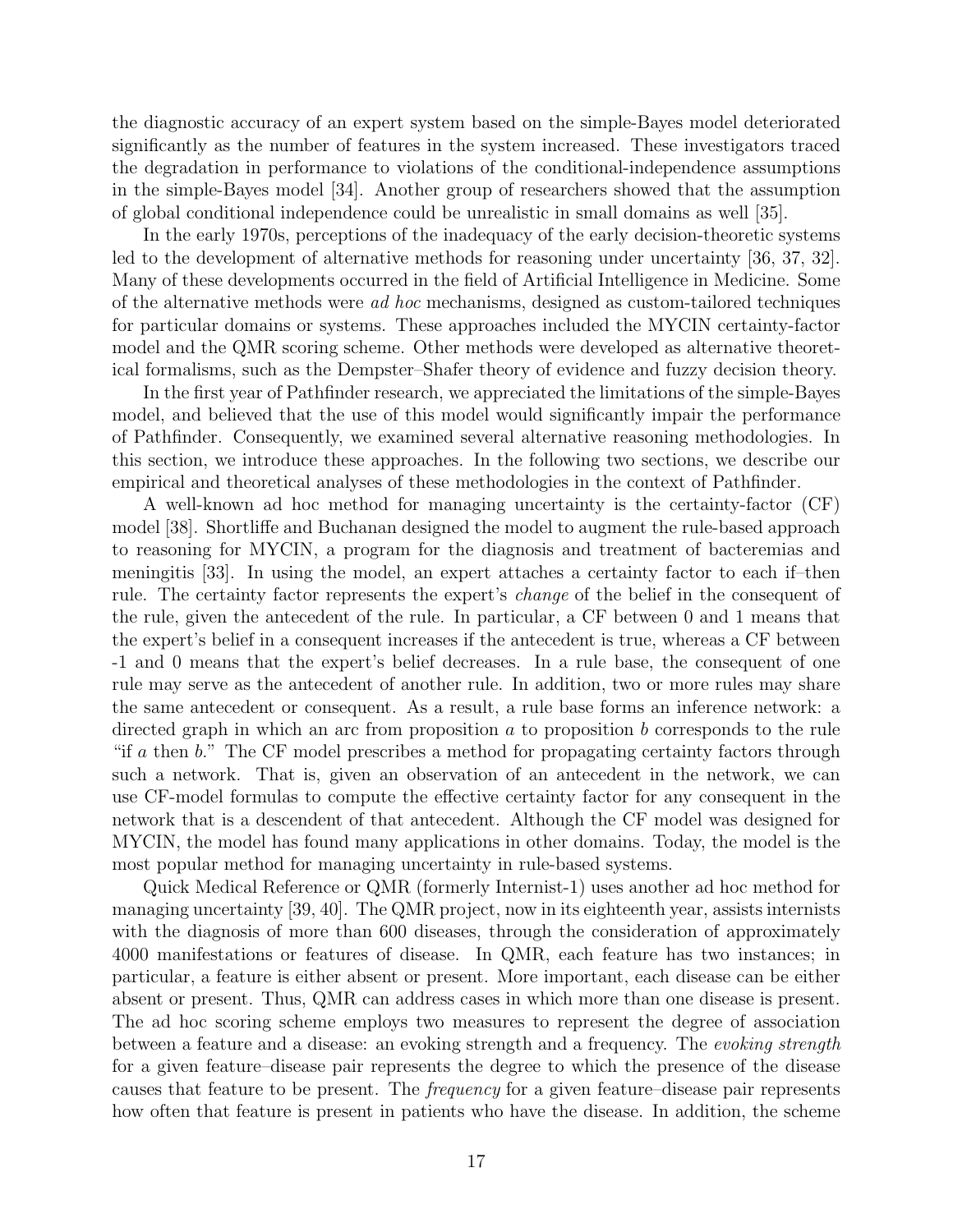represents the import of each feature, which is inversely proportional to the likelihood that an insignificant disease (such as the common cold) can cause the feature to be present. Given an assignment of present and absent to a subset of features, QMR uses evoking strengths, frequencies, and imports to assign a score to each disease. QMR then displays diseases in order of descending score. Like early decision-theoretic systems, QMR uses a hypotheticodeductive approach to reasoning. In particular, the system contains ad hoc algorithms for generating useful recommendations for additional evidence gathering based on the current differential diagnosis and on evoking strengths, frequencies, and imports.

A more theoretical alternative to probabilistic reasoning was developed by Dempster and extended by Shafer [41, 42]. The approach, now called the Dempster–Shafer theory of evidence, was motivated by theoretical objections to the decision-theoretic approach [43]. Nonetheless, many artificial-intelligence (AI) researchers adopted special cases of the approach to avoid the perceived computational intractability of decision theory [44, 45]. Currently, the theory has many interpretations [42, 46, 47, 48]. One of the most popular interpretations is that given in Shafer's original text. In this interpretation, an expert assesses the degree of support that a piece of evidence lends to hypotheses in the frame of discernment: a set of mutually exclusive and exhaustive hypotheses. He does so for every piece of evidence that may be observed. A combination rule can then be used to compute the degree of support that multiple pieces of evidence lend to hypotheses in the frame of discernment. In the interpretation, an expert assesses degrees of support for a single piece of evidence by constructing a *basic probability assignment* over the frame. That is, he assigns a *mass*, ranging from 0 to 1, to each subset of hypotheses in the frame. The mass for a particular piece of evidence and a subset of hypotheses represents the degree of support that the evidence lends to the subset. Like the CF model and the QMR scoring scheme, the Dempster–Shafer theory manipulates measures of change in belief. In Section 7.1, we examine the relationship among these methodologies.

Another theoretical approach for managing uncertainty is fuzzy decision theory [49]. The theory addresses the presence of ambiguous terms such as "large" and "tall" in the specification of decision problems. Fuzzy decision theorists do not object to the use of probability theory or decision theory when events are defined precisely. They argue, however, that it is desirable to reason in situations where there is imprecision in the definition of events in addition to uncertainty about their occurrence. An example of a fuzzy decision problem is as follows:

An urn contains many balls of various sizes, of which several are large. To draw a ball, you must pay a small sum of money. If you draw a large ball, however, you will win a valuable prize. Should you draw the ball?

### 6 Empirical Study of Reasoning Methods

During the first year of Pathfinder research, we experimented with the reasoning methodologies described in the previous section. In this section, we examine the results of those experiments.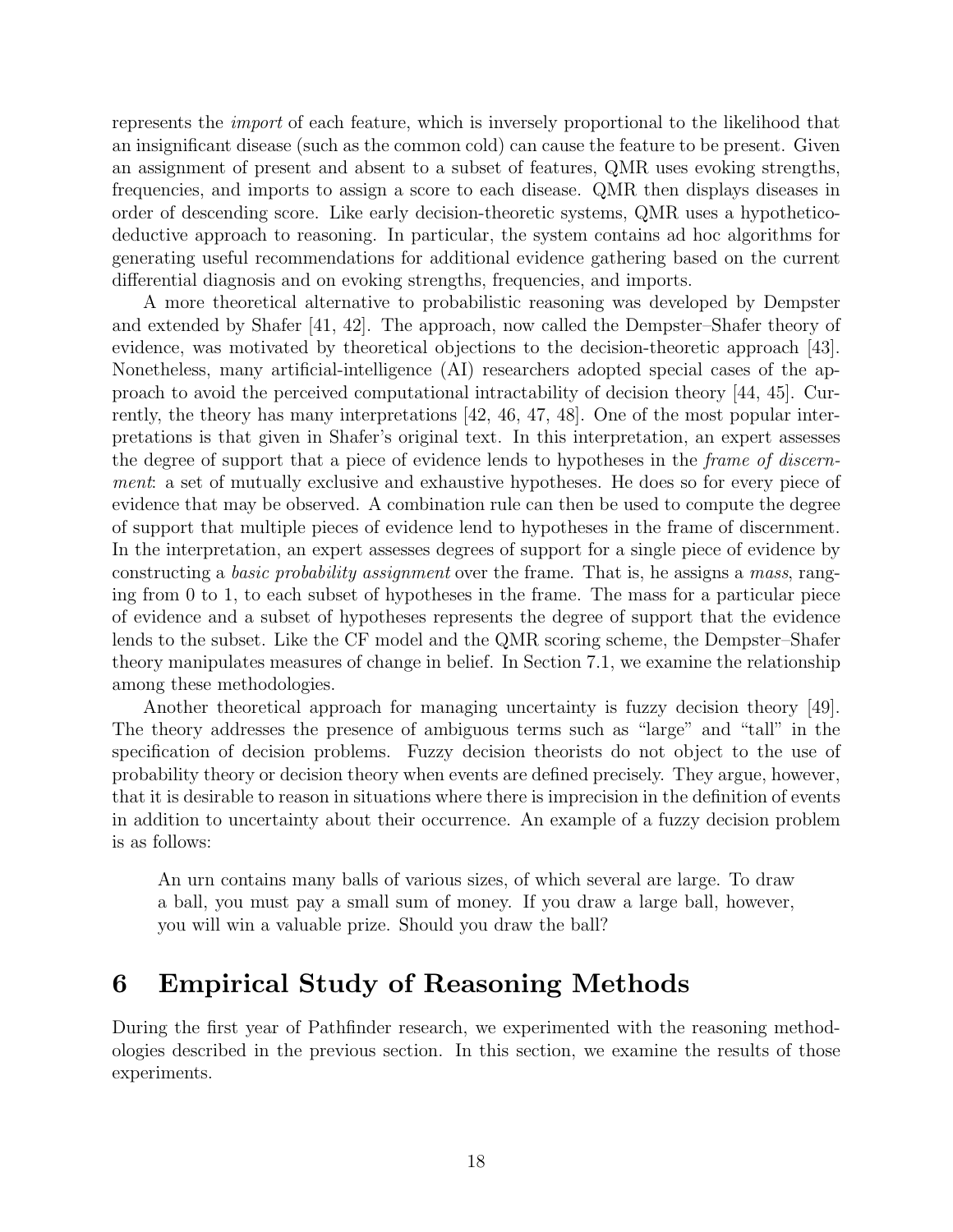#### 6.1 Rule-Based Reasoning

The first version of Pathfinder was a rule-based system that employed propositional logic for reasoning. After informally evaluating the system, we discovered two related problems. First, the program did not take into account the uncertainty associated with the relationships between observations and diseases. This deficiency of the program became apparent to us almost immediately. Indeed, as we have mentioned, proper management of uncertainty is crucial to accurate diagnosis in the domain of lymph-node pathology. We might have addressed this concern with the use of the CF model. We found, however, another problem with the rule-based approach, which forced us to abandon the methodology. In particular, our expert was frustrated by the system, because it asked many questions that were irrelevant to discriminating the diseases on the current differential diagnosis. This behavior was a result of the fact that the rule-based methodology generated recommendations for additional observations based on a fixed traversal through the rule base.

As a result of our informal evaluations, we searched for a more flexible approach to the overall control of diagnostic reasoning. We discovered literature describing the hypotheticodeductive approach and systems such as QMR and Gorry's diagnostic program that implemented the approach. We decided to construct a new version of Pathfinder modeled after QMR. Nonetheless, we were not satisfied with the scoring scheme of QMR because it had no theoretical foundation; and we searched for a more principled method for managing uncertainty.

#### 6.2 Fuzzy Reasoning

We considered fuzzy decision theory as a possible reasoning methodology for Pathfinder, but quickly rejected its use. We did so, because we found that neither general pathologists nor experts in hematopathology agreed on the meanings of fuzzy descriptions of feature– instance pairs such as "mild capsule thickening," "rare Sternberg-Reed cells," or "prominent necrosis." For example, one expert stated that Sternberg-Reed cells were "rare" when there were one to five of these cells in any 4-square-centimeter section of a lymph node. Another expert stated that these cells were "rare" when there were one to ten of these cells in any 4-square-centimeter section. We did not believe that fuzzy decision theory—a scheme devised by researchers who were unfamiliar with the domain of lymph-node pathology—nor any other mechanism would provide meaningful inferences, if we continued to employ these fuzzy feature-instance descriptions.

Instead, we asked the four hematopathology experts—Drs. Costan Berard, Jerome Burke, Ronald Dorfman, and Bharat Nathwani—to clarify the meanings of the descriptions that they were using. Although, as we have just discussed, the experts' interpretations did not coincide initially, the experts did not find it difficult to construct unambiguous interpretations for each feature instance. The experts handled disagreements in a manner similar to that used by coauthors of a manuscript who are faced with a disagreement. That is, when their initial interpretations of a feature instance did not coincide, each pathologist put forth an argument for the merits of his interpretation of that feature instance. Then, in most cases, the four experts accepted unanimously one interpretation. When the experts could not agree, the primary author of the system (Bharat Nathwani) selected the interpretation.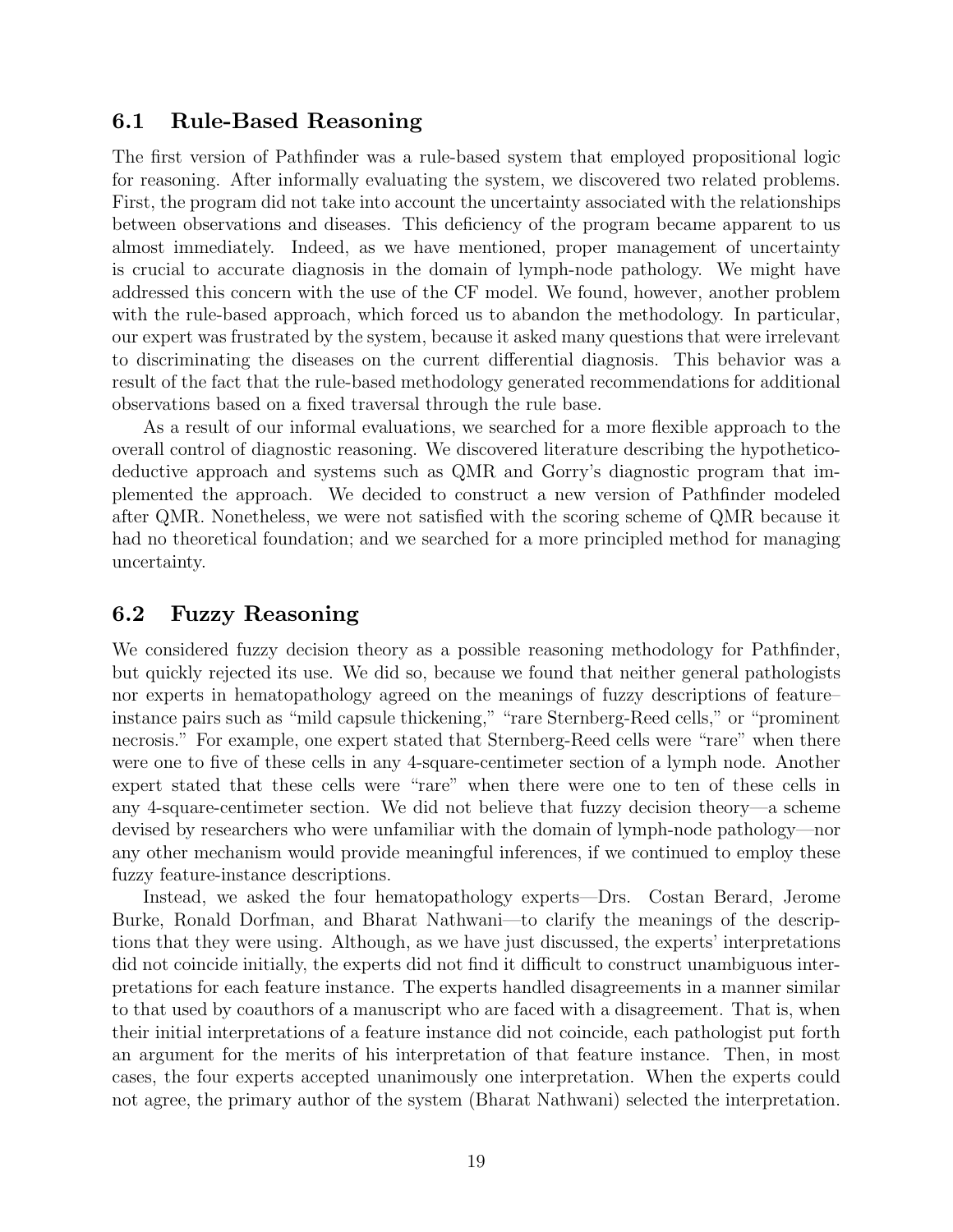#### 6.3 The Dempster–Shafer Theory of Evidence

Next, we examined the Dempster–Shafer theory of evidence. We discovered that the theory could be interpreted as a methodology for combining measures of change in belief, as could the CF model and QMR scoring scheme. We were attracted to the methodology, however, because it appeared to be a more principled approach to uncertainty management. Consequently, we constructed the second version of Pathfinder, using the Dempster–Shafer theory. In particular, we implemented a special case of the theory described by Barnett [44]. In this approach, the expert assigned nonzero masses only to (1) singleton subsets of the frame of discernment and (2) the entire frame of discernment. We refer to this simplified approach as the Dempster–Shafer–Barnett model.

We then evaluated informally this version of Pathfinder by allowing the expert to exercise the system with real and imaginary cases. The expert was satisfied with the diagnostic accuracy of the system.

At this time, probability theory was low on our list as a method for combining evidence to build a differential diagnosis, because of the limitations of the simple-Bayes model. Nevertheless, we were interested in experimenting with probabilistic reasoning, given the pioneering work of Ledley, Lusted, Gorry, Barnett, and others. We re-examined the measures of uncertainty that we had assessed from our expert, and realized that these measures could be interpreted in probabilistic terms. We implemented the simple-Bayes model in Pathfinder, without assessing additional measures of uncertainty.<sup>5</sup>

We then compared the performance of the Dempster–Shafer–Barnett and simple-Bayes versions of Pathfinder. Without informing the expert, we switched the scoring scheme of Pathfinder from the Dempster–Shafer–Barnett approach to the simple-Bayes model. To our surprise, after running several cases with the probabilistic scheme, the expert exclaimed excitedly that the diagnostic accuracy of the program had improved significantly.

Several years later, in a formal study, we compared the diagnostic accuracy of the Dempster–Shafer–Barnett, simple-Bayes, and CF models in the domain of lymph-node pathology. We verified our informal observation that the simple-Bayes model provided greater diagnostic accuracy (i.e., greater agreement with the expert) than did the Dempster–Shafer– Barnett model. We also found that the simple-Bayes model provided greater diagnostic accuracy than did the CF model [50].

## 7 Theoretical Study of Reasoning Methods

Surprised with the dominance of the simple-Bayes model over the alternative methods, we investigated the relationship between probability theory and alternative reasoning strategies over the next two years. We also studied the theoretical justifications for probabilistic and decision-theoretic reasoning.

<sup>5</sup>We assumed that the prior probability of each disease was equal.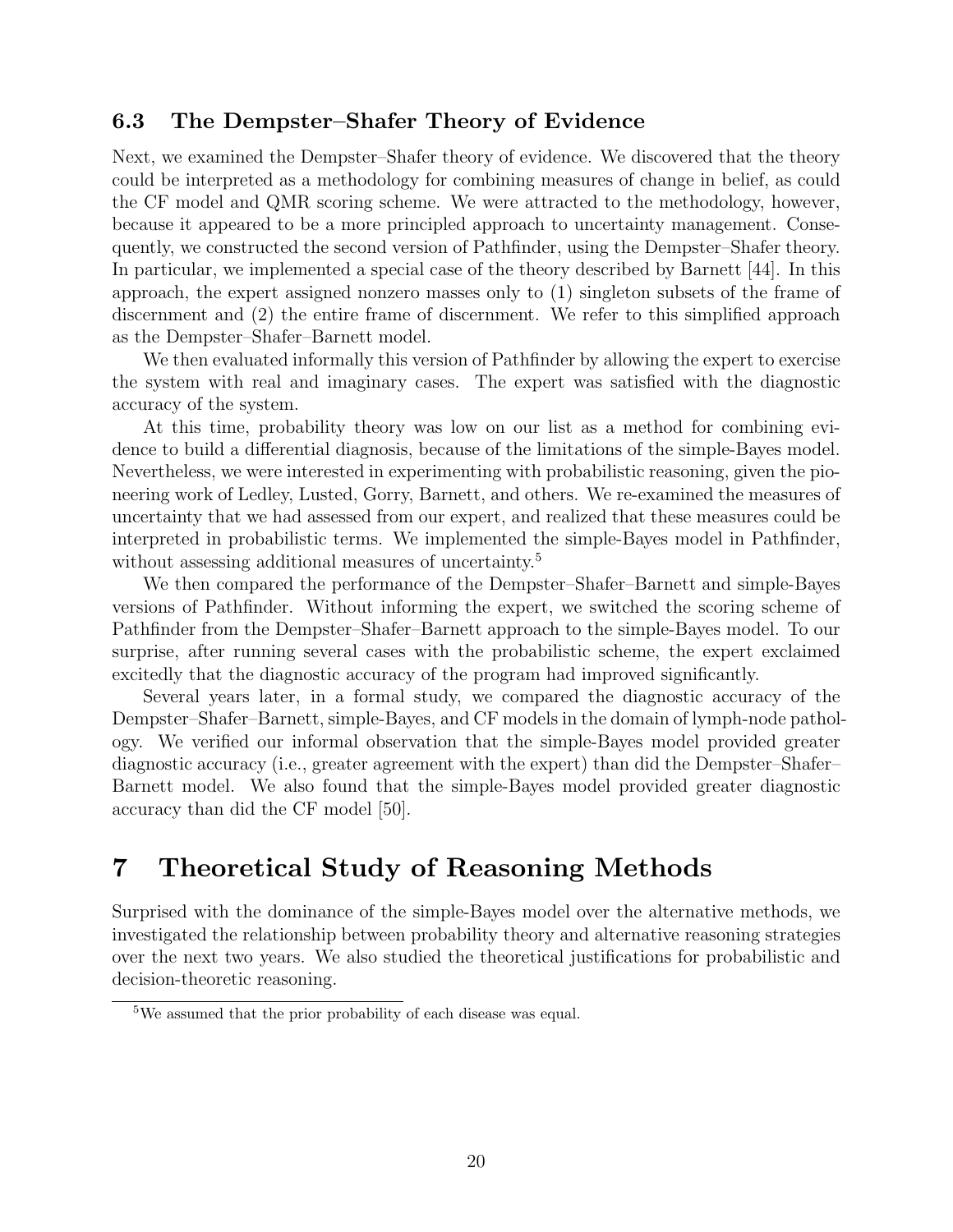### 7.1 Probabilistic Interpretations of Alternative Reasoning Methods

Heckerman and other researchers examined the relationship of the CF, QMR, and Dempster– Shafer–Barnett models with a simple probabilistic model for manipulating measures of change in belief called the odds–likelihood updating scheme. To understand the probabilistic model, let us suppose that we have a single disease d that can be true  $(d_+)$  or false  $(d_-)$ . Further, suppose that we have n features  $f_1, \ldots, f_n$ , where each feature can be present or absent. Let us apply the simple-Bayes model to this situation. That is, let us assume that all features are conditionally independent, given  $d_+$  and given  $d_-$ . Thus, as in Section 4.3, we can use Bayes' theorem to compute the posterior probability of  $d_+$ ; we obtain

$$
p(d_+|f_1,\ldots,f_n,\xi) = \frac{p(f_1|d_+,\xi)\cdots p(f_n|d_+,\xi)}{p(f_1|d_+,\xi)\cdots p(f_n|d_+,\xi)}\frac{p(d_+|d_+,\xi)\cdots p(f_n|d_+,\xi)}{p(d_+|d_-,\xi)\cdots p(f_n|d_-,\xi)}\frac{p(d_-|d_+,\xi)\cdots p(f_n|d_+,\xi)}{(15)}
$$

where any  $f_i$  can be present or absent. In addition, we can apply Bayes' theorem to compute the posterior probability of  $d_$ ; we get

$$
p(d_-|f_1,\ldots,f_n,\xi) = \frac{p(f_1|d_-,\xi)\cdots p(f_n|d_-,\xi)}{p(f_1|d_+,\xi)\cdots p(f_n|d_+,\xi)}\frac{p(d_-|f_1|d_-,\xi)\cdots p(f_n|d_-,\xi)}{p(d_+|f_1|d_-,\xi)\cdots p(f_n|d_-,\xi)}\frac{p(d_-|f_1|d_-,\xi)\cdots p(f_n|d_-,\xi)}{(16)}
$$

When we divide Equation 15 by Equation 16, we obtain

$$
\frac{p(d_+|f_1,\ldots,f_n,\xi)}{p(d_-|f_1,\ldots,f_n,\xi)} = \frac{p(f_1|d_+,\xi)}{p(f_1|d_-,\xi)}\cdots\frac{p(f_n|d_+,\xi)}{p(f_n|d_-,\xi)}\frac{p(d_+|\xi)}{p(d_-|\xi)}
$$
(17)

We can rewrite Equation 17 as

$$
O(d_+|f_1,\dots,f_n,\xi) = \lambda(f_1,d_+|\xi)\cdots\lambda(f_n,d_+|\xi) O(d_+|\xi)
$$
\n(18)

where

$$
O(d_+|\xi) = \frac{p(d_+|\xi)}{p(d_-|\xi)} \quad \text{and} \quad O(d_+|f_1,\ldots,f_n,\xi) = \frac{p(d_+|f_1,\ldots,f_n,\xi)}{p(d_-|f_1,\ldots,f_n,\xi)} \tag{19}
$$

are the prior and posterior *odds* of  $d_{+}$ , respectively, and

$$
\lambda(f_i, d_+|\xi) = \frac{p(f_1|d_+, \xi)}{p(f_1|d_-, \xi)}
$$
\n(20)

is the *likelihood ratio* for  $d_+$ , given  $f_i$ . Equation 18 is the odds-likelihood updating scheme.

Heckerman showed that we can interpret the certainty factor for the rule "if  $f_i$  then  $d_+$ ," denoted  $CF(f_i \rightarrow d_+|\xi)$  as a monotonically increasing function of the likelihood ratio  $\lambda(f_i, d_+|\xi)$ . In particular, he showed that, if we make the identification

$$
CF(f_i \to d_+|\xi) = \begin{cases} \frac{\lambda(f_i, d_+|\xi) - 1}{\lambda(f_i, d_+|\xi)} & \lambda(f_i, d_+|\xi) \ge 1\\ \lambda(f_i, d_+|\xi) - 1 & \lambda(f_i, d_+|\xi) < 1 \end{cases}
$$
(21)

then the odds–likelihood updating scheme is identical to the formula in the CF model for combining certainty factors that is applied when a set of rules share the same consequent.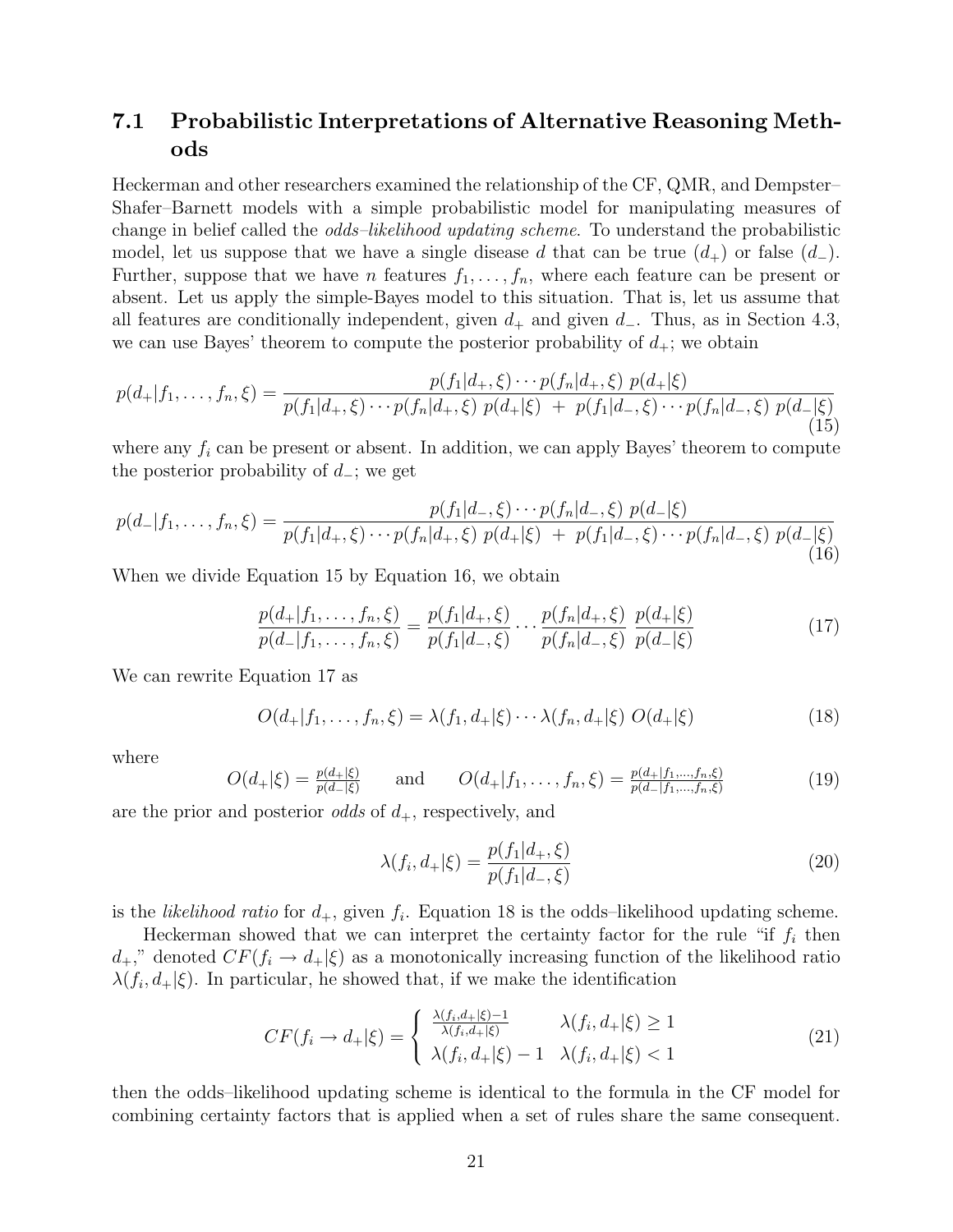In addition, Heckerman showed that with the identification in Equation 21, the remaining formulas in the CF model are a close approximation to the rules of probability [51].

Grosof then showed that the Dempster–Shafer–Barnett model was isomorphic to the odds–likelihood updating scheme [52] via a different transformation of the likelihood ratio. In addition, Heckerman and Miller demonstrated that QMR's ad hoc scoring scheme was isomorphic to the odds–likelihood updating scheme [53].<sup>6</sup>

These theoretical results helped us to understand the dominance of the simple-Bayes model over the nonprobabilistic alternatives. In particular, the other approaches did not avoid the assumptions of conditional independence of the simple-Bayes model; they merely obscured the assumptions. In fact, these approaches assumed that evidence was conditionally independent, given each disease and given the *negation* of each disease. When there are more than two mutually exclusive and exhaustive diseases in a domain, theses conditional independence assumptions are stronger than are the assumptions in the simple-Bayes model  $[58, 51]$ .

We can understand the limitations of the alternative scoring schemes at a more intuitive level. Let us consider rule-based inference, in particular. The first rule-based inference schemes used the rules of logic. As a result, these schemes enjoyed a property known as modularity. That is, given the logical rule "if a then  $b$ ," and given that a is true, we can assert that  $b$  is true no matter how we established that  $a$  is true, and no matter what else we know to be true. For example, given the rule

#### if  $l_1$  and  $l_2$  are parallel lines then  $l_1$  and  $l_2$  do not intersect

we can assert that  $l_1$  and  $l_2$  do not intersect once we know that  $l_1$  and  $l_2$  are parallel lines. This assertion satisfies the property of modularity: The assertion depends on neither how we came to know that  $l_1$  and  $l_2$  are parallel, nor what else we know.

The CF model is an extension of the rules of logic that imposes this same principle of modularity on inferences. For example, given the rule

#### if PERITONITIS then APPENDICITIS,  $CF = 0.7$

and given that a patient has peritonitis, the CF model allows us to increase the likelihood that the patient has appendicitis by the amount corresponding to a CF of 0.7, no matter how we establish that peritonitis is present. Given the correspondences described in the first part of this section, we see that the odds–likelihood updating scheme, the QMR scoring scheme, and the Dempster–Shafer–Barnett model also incorporate the property of modularity. We shall refer to these methods collectively as *modular belief updating schemes*.

Unfortunately, these schemes in reality do not satisfy the property of modularity. Continuing our example, suppose the patient has vaginal bleeding. This fact increases the likelihood that she has a ruptured ectopic pregnancy, and thus increases the likelihood that she has peritonitis. The chances that the patient has an appendicitis decreases, however, because the presence of a ruptured ectopic pregnancy can account for the presence of peritonitis. Overall, we have that the likelihood of peritonitis increases, whereas the likelihood of appendicitis decreases. The modular rule linking peritonitis with appendicitis is inconsistent with these relationships.

<sup>&</sup>lt;sup>6</sup>This work led to the construction of a probabilistic version of QMR, called QMR-DT [54, 55, 56, 57].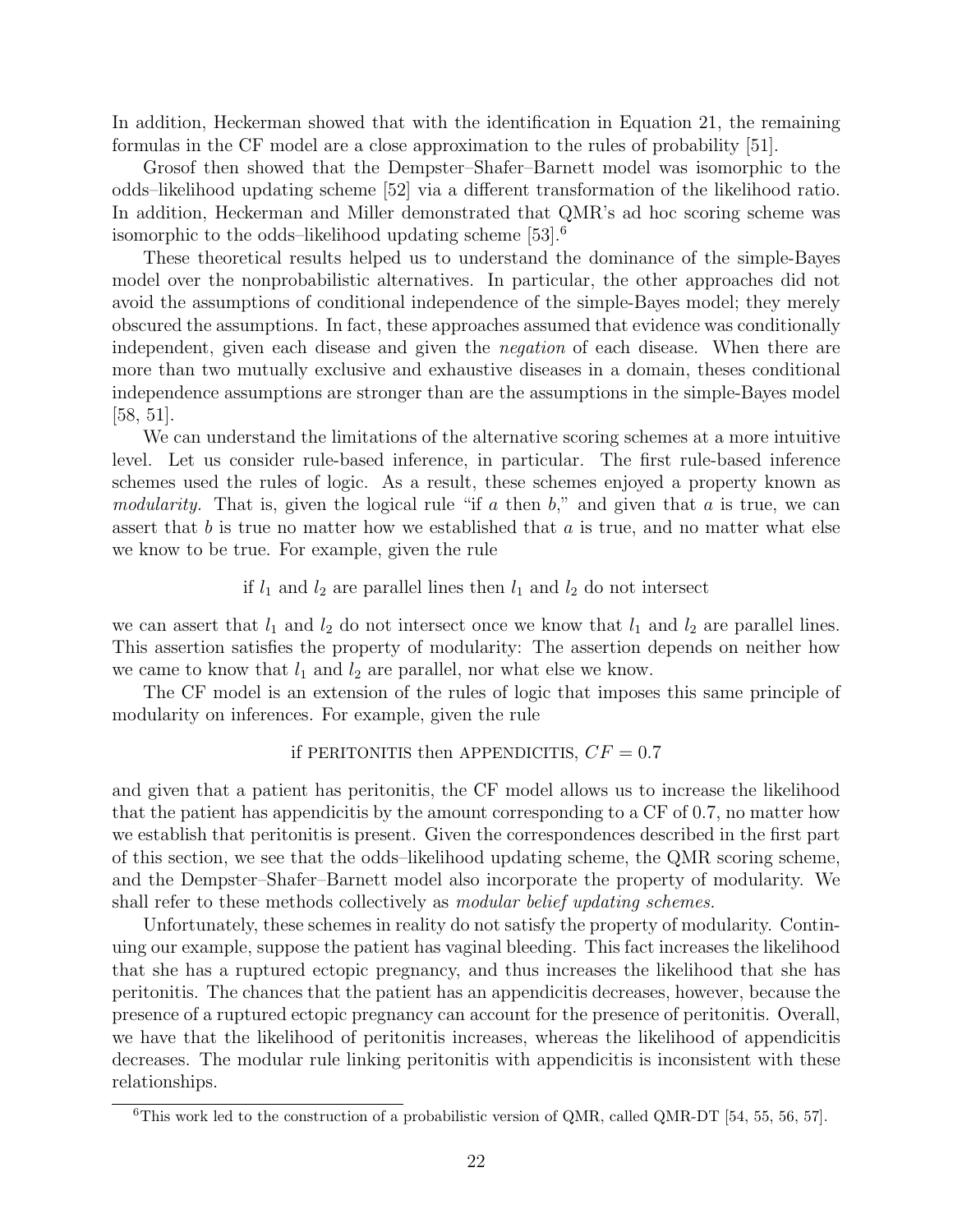In general, logical relationships represent complete models of interaction. In contrast, uncertain relationships encode invisible interactions. We summarize these hidden interactions with numerical measures, such as a certainty factor or likelihood ratio. In the process of such a summarization, we lose information about the detailed categorical interaction. Therefore, when we try to combine uncertain information, unexpected (nonmodular) interactions may occur. We should not expect that any modular belief updating scheme will be able to handle such subtle interactions.

#### 7.2 A Practical Problem with Nonprobabilistic Methods

In continuing to explore the difference between probabilistic and nonprobabilistic alternatives, we encountered a practical limitation associated with the use of modular belief updating schemes. Specifically, these schemes require that we assess the strength of an uncertain relationship in the direction in which it is used. That is, we must specify the change in belief of an unobservable hypothesis, given an observable piece of evidence. Unfortunately, experts often are more comfortable quantifying uncertain relationships in the direction opposite to that in which they are used [59].

In particular, Kahneman and Tversky have shown that people usually are more comfortable when they assess the likelihood of an effect given a cause rather than when they assess the likelihood of a cause given an effect. For example, expert physicians prefer to assess the likelihood of a finding, given a disease, rather than the likelihood (or belief update) of a disease, given a finding [60]. Henrion attributes this phenomenon to the nature of causality. In particular, he notes that a predictive probability (the likelihood of a finding, given a disease) reflects a stable property of that disease. In contrast, a diagnostic probability (the likelihood of a disease, given a finding) depends on the incidence rates of that disease and of other diseases that may cause the finding. Thus, predictive probabilities are a more useful and parsimonious way to represent uncertain relationships—at least in medical domains (see [61], pages 252–3). The developers of QMR make a similar observation [39].

Unfortunately, effects are usually the observable pieces of evidence, and causes are the sought-after hypotheses. Thus, in using a modular belief updating scheme, we force experts to provide judgments of uncertainty in a direction that is more cognitively challenging. We thereby promote errors in assessment. In contrast, when we use probability theory to manage uncertainty, we can assess the strength of an uncertain relationship in one direction, and then reverse the relationship using Bayes' theorem, when the need arises.

### 7.3 Compelling Principles for Uncertainty Management and Decision Making

After identifying limitations of non-decision-theoretic approaches for uncertain reasoning, we explored theoretical advantages of the decision-theoretic approach. Perhaps the most significant advantage we discovered was the fact that the rules of probability and the MEU principle follow from compelling principles, and that people often violate these principles when unaided by decision-theoretic systems.

For example, Ramsey and deFinetti showed that anyone who does not follow the rules of probability theory would be willing to accept a "Dutch book": a combination of bets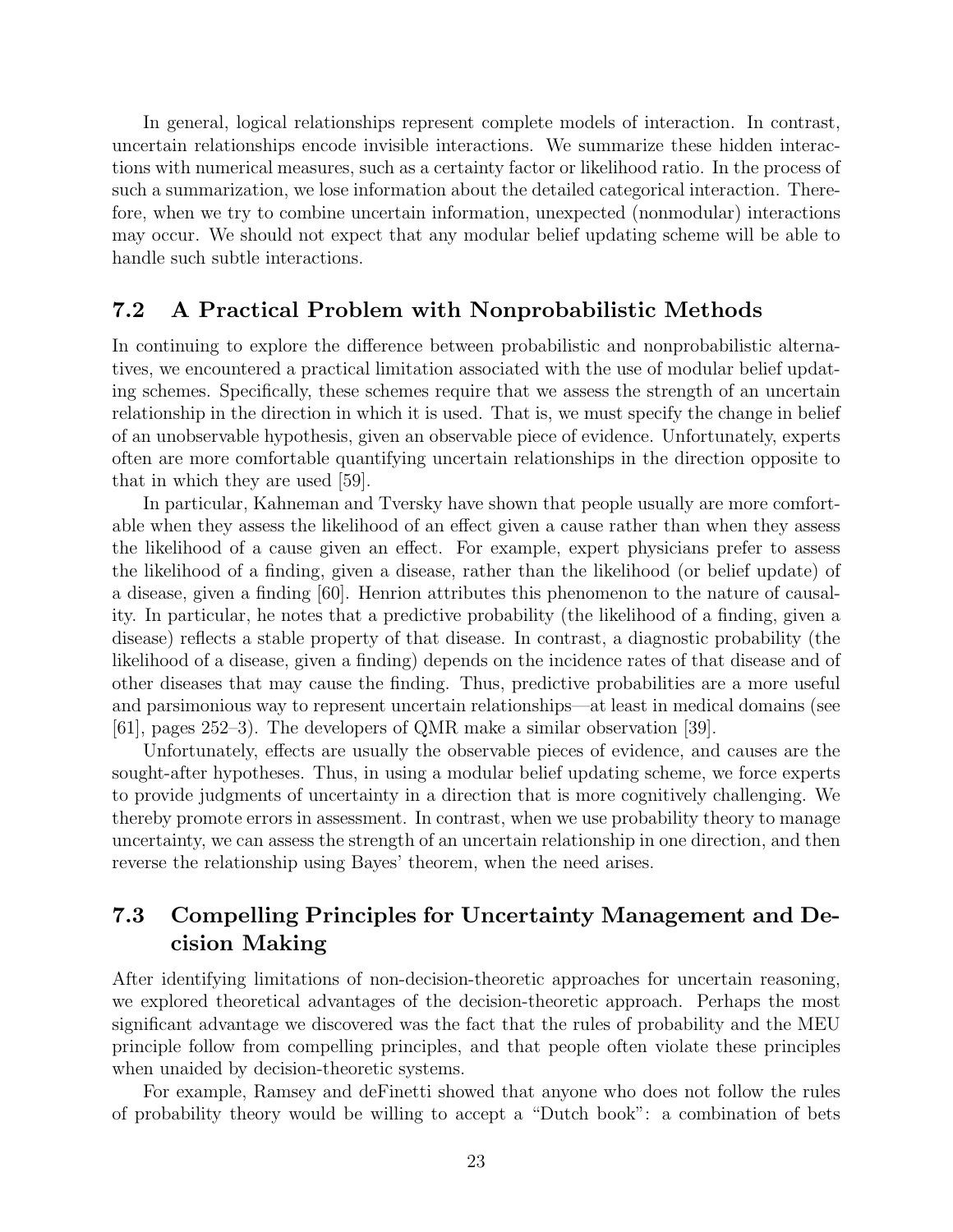leading to a guaranteed loss of money under any circumstances [62, 63, 64]. In contrast, Cox developed a set of desiderata about fundamental properties of a measure of belief unrelated to betting behavior that also imply the rules of probability [65, 25]. In addition, von Neumann and Morgenstern constructed a remarkable proof of the MEU principle [20]. They developed five compelling principles or desiderata that every decision maker should follow, and demonstrated that these desiderata imply the MEU principle. One desideratum is the principle of transitivity, which states that if a decision maker prefers outcome  $A$  to outcome B, and prefers outcome B to outcome C, then he must prefer outcome A to outcome C. To see that this desideratum is compelling, let us suppose that a decision maker's preferences are not transitive. In particular, suppose he prefers  $A$  to  $B$ ,  $B$  to  $C$ , and  $C$  to  $A$ . Because he prefers C to A, he should be willing to exchange A for C and a small payment. Similarly, this person should be willing to exchange  $C$  for  $B$ , and  $B$  for  $A$ . Thus, we can extract payments from him, and yet leave him with the same outcome. Repeating this procedure, called a money pump, we can extract an arbitrarily large payment from this person. Decision theorists and cognitive psychologists have devised justifications for each of von Neumann and Morgenstern's desiderata [20, 66, 67].

Psychological studies have demonstrated that, in the real world, human decision makers exhibit a set of stereotypical deviations or biases from the desiderata of decision theory [68, 69]. From the perspective of decision theory, we can view these deviations as mistakes. For example, people sometimes have nontransitive preferences, and thus are vulnerable to a money pump. Also, physicians often forget to consider the prior probability of disease when making a diagnosis. As we mentioned in the introduction, we use the adjectives "normative" and "descriptive" to emphasize the differences between decision making consistent with the rules of decision theory and decision making in the real world.

In medicine, descriptive errors in decision making are particularly dangerous, given the high stakes associated with some decisions. Such errors easily may lead to needless expenditures, pain and suffering, or loss of life. Fortunately, normative expert systems can help physicians to avoid such errors. For example, systems that encode explicitly the prior probabilities of diseases will likely improve the decisions made by physicians who would otherwise forget to consider this important information.

Nonetheless, several researchers have argued that we should employ descriptive rather than normative methods for decision making in expert systems. In particular, investigators have stated that decision-theoretic methods lack the expressiveness needed to encode expertise or to describe intelligent behavior [70, 37, 71, 43]. Indeed, several of these investigators have argued that the CF model, fuzzy decision theory, and the Dempster–Shafer theory of evidence may be more appropriate than is decision theory for uncertainty management, because these non-decision-theoretic methods are possibly more descriptive than is decision theory [71, 43, 72]. To our knowledge, however, there are no psychological studies that support these assertions. In fact, our experiment comparing the diagnostic accuracy of the simple-Bayes, CF, and Dempster–Shafer–Barnett models (see Section 6.3) demonstrated that, among these approaches, the simple-Bayes model is the most descriptive method for managing uncertainty.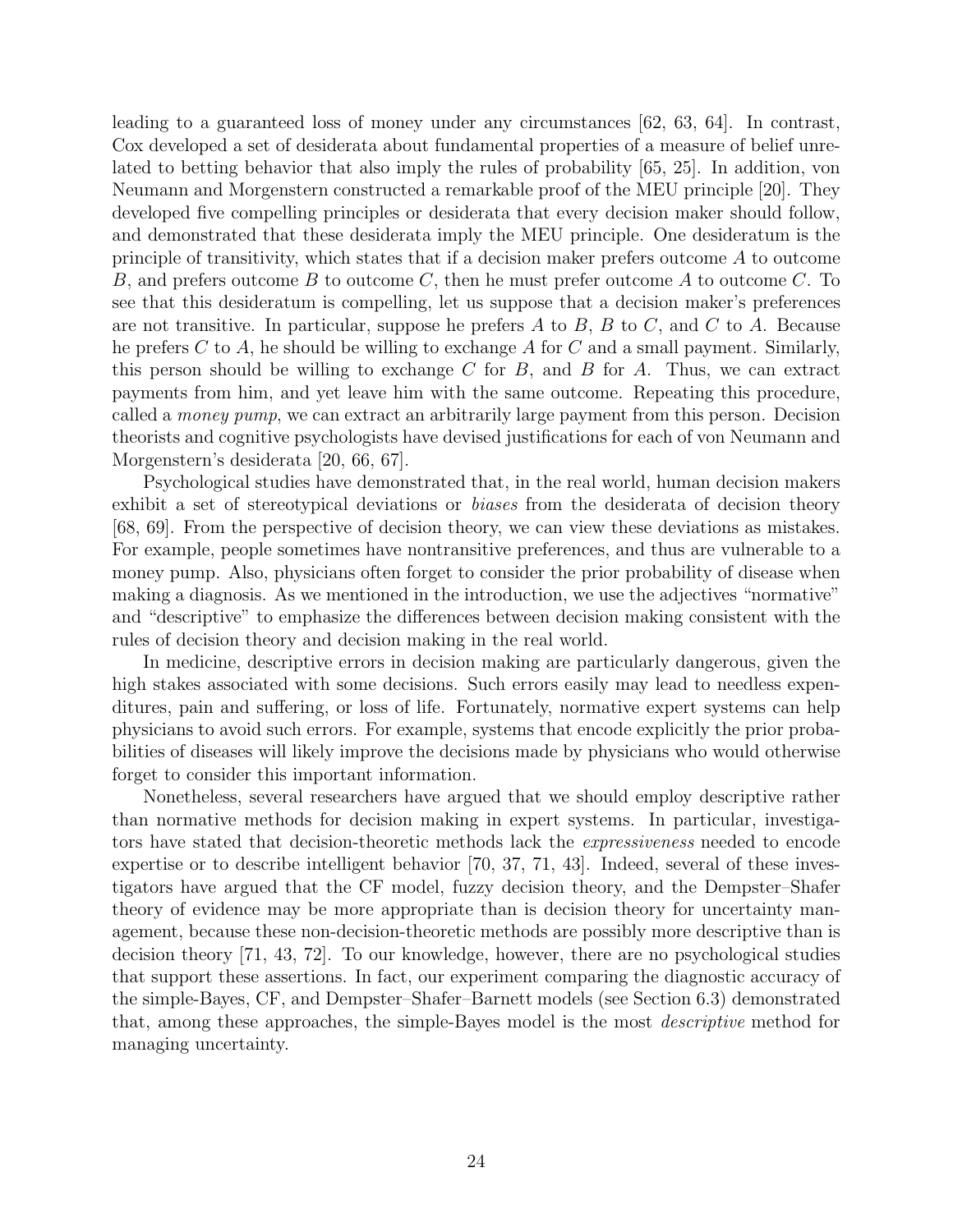## 8 A Return to Decision Theory: Practical Considerations

Once we understood the limitations of non-decision-theoretic methods and the theoretical benefits of decision theory for managing uncertainty, we still faced the practical limitations of probability and decision theory. In particular, we were concerned that it would be unfeasible to relax the conditional independence assumptions of the simple-Bayes model for Pathfinder. Nonetheless, we speculated that adding the most salient conditional dependencies would not lead to a combinatorial explosion. Indeed, we conjectured that experts themselves could not appreciate all the subtle conditional dependencies that may exist among the features in large medical domains. To manage the complexity of their domain, these experts must be reasoning under many assumptions of conditional independence. We believed that, if we could capture these assumptions made by the experts, then we could produce normative expert systems that perform at least as well as do experts.

Our work to achieve these goals in the domain of lymph-node pathology was successful. Over the next three years, we developed graphical knowledge representations that allowed us to capture the important conditional dependencies in this domain in a reasonable amount of time. In a formal evaluation, we demonstrated that the diagnostic accuracy of the new version of Pathfinder was at least as good as that of the Pathfinder expert [73]. In the companion to this article, we describe these new knowledge representations in detail.

### 9 Pathfinder in Clinical Practice

Several years after the Pathfinder project was initiated, we re-engineered the program on MS-DOS computers, and made the system available commercially. The system, named Intellipath, consists of a normative expert system for lymph-node diagnosis and a set of supportive informational tools including an analog videodisc library of images, text information on diseases and microscopic features, references to the literature, and an automated report-generator.

In 1988, the American Society of Clinical Pathologists began selling the Intellipath program to practicing pathologists and pathologists in training in North America. The program was a commercial success, and we constructed similar systems for other types of human tissue. Currently, approximately 200 pathologists are using the program, and systems for breast, bone, larynx, skin, small intestine, stomach, thymus, and urinary bladder pathology and for lung and thyroid cytology are available.

In Section 2, we mentioned that pathologists have difficulty with diagnosis because they are unable to combine evidence accurately and because they misrecognize or fail to recognize microscopic features. Most of Pathfinder research addresses the first problem; the videodisc component of Intellipath, however, addresses the second problem. In particular, when a user has trouble recognizing a feature, he can ask Intellipath to display images of that feature. These images illustrate both typical and atypical presentations of the feature.

Recently, we have integrated the latest version of the Pathfinder expert system with the Intellipath platform, including the videodisc for lymph-node pathology. We will evaluate this program, called Pathfinder II, in clinical trials funded by the National Cancer Institute.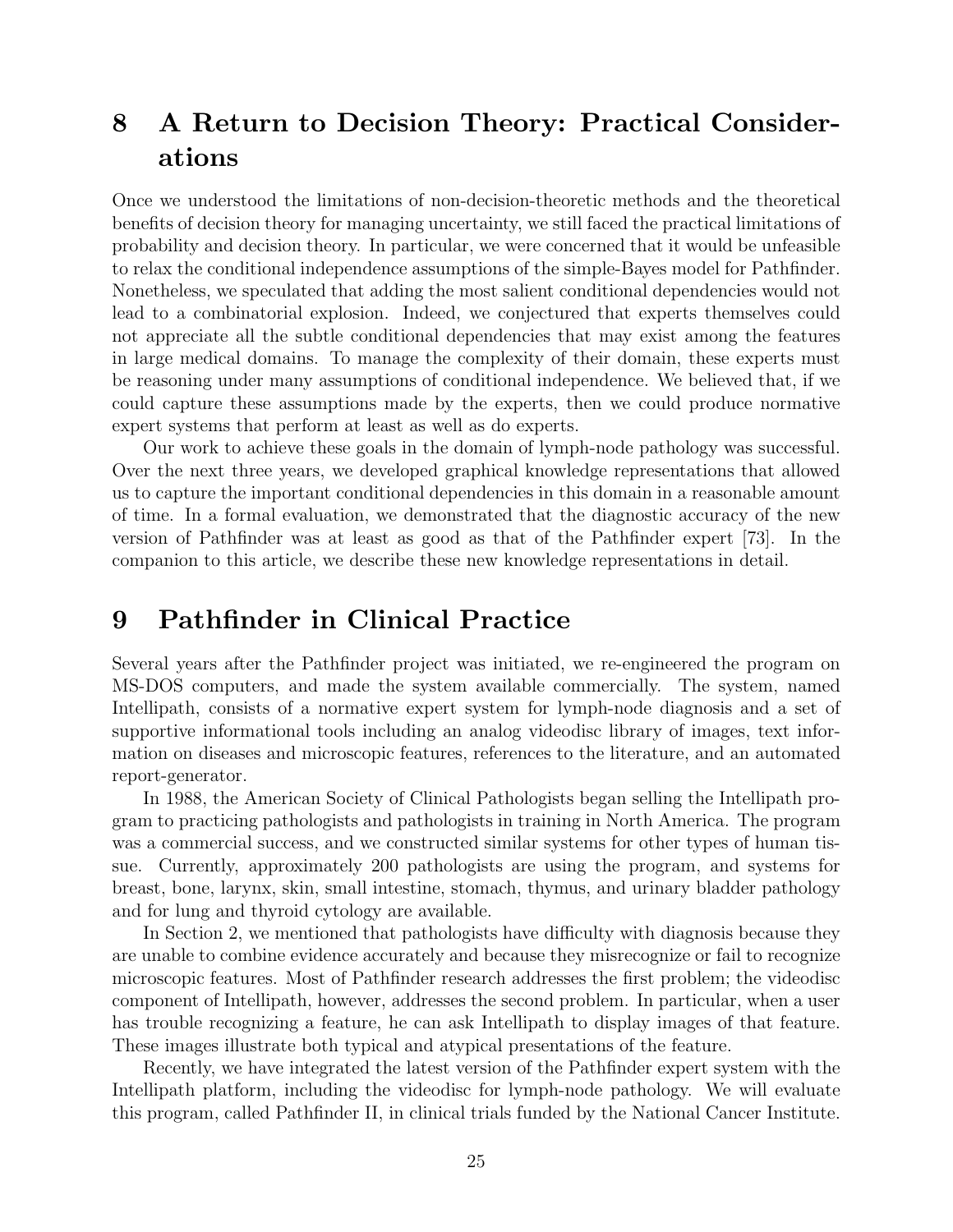In these studies, we shall determine whether pathologists who use the system perform better than do those pathologists who do not have access to the system. We shall quantify separately improvements in pathologists' ability to combine evidence and improvements in their ability to recognize features. In addition, we shall determine whether pathologists can recognize situations in which they need assistance from an expert system or human expert.

### 10 Conclusions

We are not alone in the investigation of probabilistic and decision-theoretic methods for uncertain reasoning in medical expert systems. Several other recent research projects have explored normative reasoning in medical expert systems, including the Nestor system for diagnosis of endocrinology disorders [74], the Glasgow Dyspepsia expert system for assisting in gastroenterology diagnosis [75], the Neurex system for diagnosis of neurological disorders [76], the Medas system for assisting physicians in emergency medicine [77], the Munin system for diagnosis of muscular disorders [78], and the Sleep Consultant system for diagnosis of sleep disorders [79]. Furthermore, over the last five years, a dedicated community of researchers addressing the management of uncertainty in reasoning systems has evolved. The proceedings of the main conference of this group of researchers, the Conference on Uncertainty in Artificial Intelligence, is a collection of the latest theoretical and empirical research on this topic [80, 81, 82, 83, 84].

We believe that the development of normative expert systems will lead to improvements in the capture and delivery of expert knowledge. This view is supported by our successes with Pathfinder. We hope that our experiences will inspire other medical-informatics investigators to develop normative expert systems for medicine.

### Acknowledgments

We thank Greg Cooper, Lawrence Fagan, Thomas Lincoln, Randolph Miller, Keung-Chi Ng, Ramesh Patil, Edward Shortliffe, and Clive Taylor for advice and guidance on Pathfinder research. We also thank Costan Berard, Jerome Burke, and Ronald Dorfman for serving with Bharat Nathwani as domain experts in lymph-node pathology. Henri Suermondt, Mark Fischinger, Marty Chavez, and especially Keung-Chi Ng assisted with programming and data management. Lyn Dupré, Greg Cooper, and Keung-Chi Ng provided useful comments on this manuscript.

Research on the Pathfinder project has been supported by the National Cancer Institute under Grant RO1CA51729-01A, and by the National Library of Medicine under Grant RO1LM04529. Computational support has been provided in part by the SUMEX-AIM resource under National Institutes of Health Grant LM05208.

### References

[1] D.E. Heckerman, E.J. Horvitz, and B.N. Nathwani. Update on the Pathfinder project. In Proceedings of the Thirteenth Symposium on Computer Applications in Medical Care,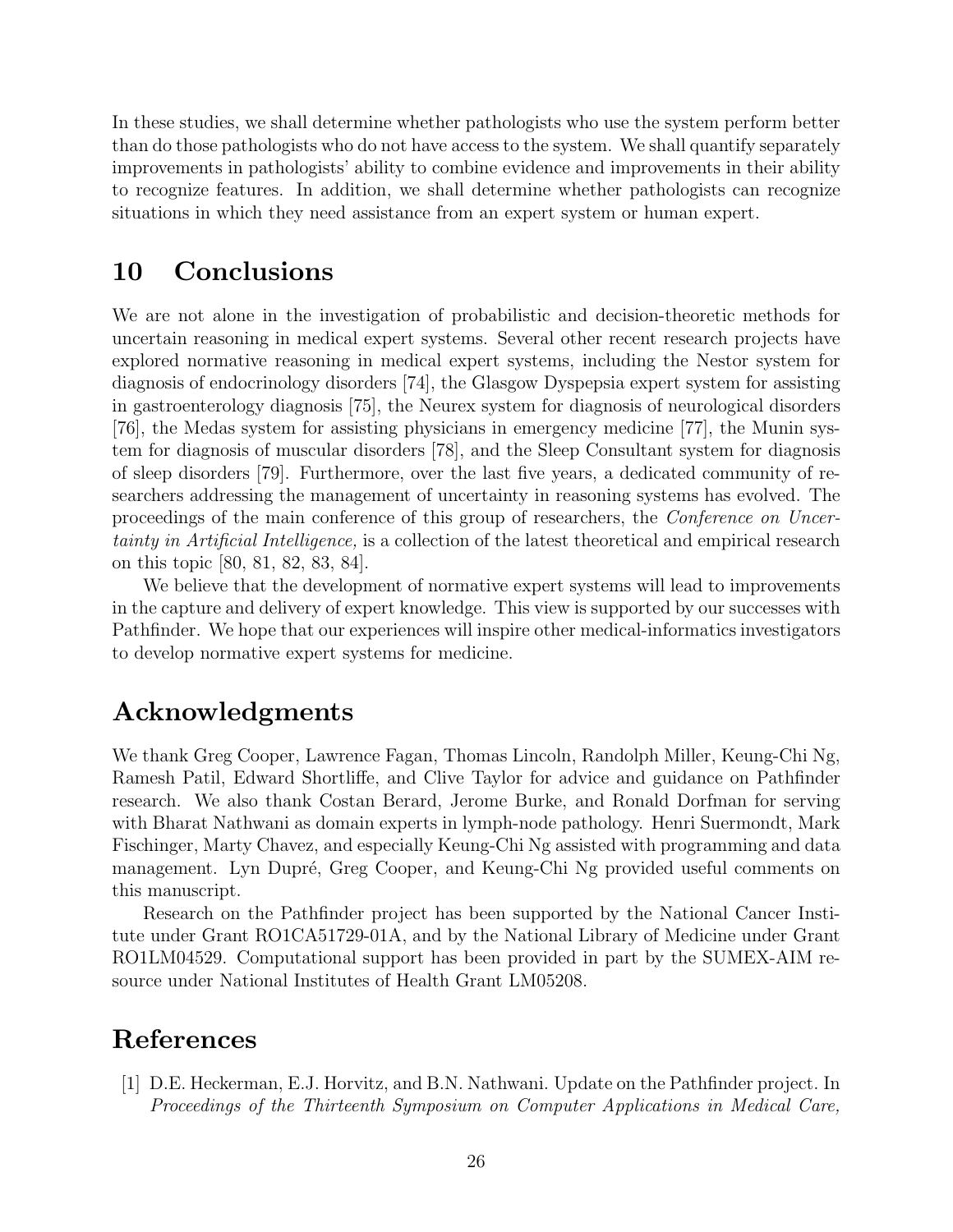Washington, DC, pages 203–207. IEEE Computer Society Press, Silver Spring, MD, November 1989.

- [2] D.E. Heckerman, E.J. Horvitz, and B.N. Nathwani. The Pathfinder project. Technical Report KSL-90-08, Medical Computer Science Group, Section on Medical Informatics, Stanford University, Stanford, CA, February 1990.
- [3] D.E. Heckerman, E.J. Horvitz, and B.N. Nathwani. Pathfinder research directions. Technical Report KSL-89-64, Medical Computer Science Group, Section on Medical Informatics, Stanford University, Stanford, CA, October 1985.
- [4] B.N. Nathwani, D.E. Heckerman, E.J. Horvitz, and T.L. Lincoln. Integrated expert systems and videodisc in surgical pathology: An overview. Human Pathology,  $21:11-27$ , 1990.
- [5] R.J. Rosai and L.V. Ackerman. The pathology of tumors: Part II. diagnostic techniques. Cancer, 29:22–39, 1979.
- [6] H.S. Levin. Operating room consultation by the pathologist. Urology Clinics of North America, 12:549–56, 1985.
- [7] G.E. Byrne. Rappaport classification of non-Hodgkin's lymphoma: Histologic features and clinical significance. Cancer Treatment Reports, 61:935–944, 1977.
- [8] C.A. Coltman, R.A. Gams, J.H. Glick, and R.D. Jenkin. Lymphoma. In B. Hoogstraten, editor, Cancer Research Impact of the Cooperative Groups, pages 39–84. Masson Publishing, 1980.
- [9] S.E. Jones, J.J. Butler, G.E. Byrne, C.A. Coltman, and T.E. Moon. Histopathologic review of lymphoma cases from the Southwest Oncology Group. Cancer, 39:1071–1076, 1977.
- [10] H. Kim, R.J. Zelman, M.A. Fox, J.M. Bennett, C.W. Berard, J.J. Butler, G.E. Byrne, R.F. Dorfman, R.J. Hartsock, R.J. Lukes, R.B. Mann, R.S. Neiman, J.W. Rebuck, W.W. Sheehan, D. Variakojis, J.F. Wilson, and H. Rappaport. Pathology panel for lymphoma clinical studies: A comprehensive analysis of cases accumulated since its inception. Journal of the National Cancer Institute, 68:43–67, 1982.
- [11] F.D. Bartlett. Thinking. Basic Books, New York, 1958.
- [12] A.S. Elstein, M.J. Loupe, and J.G. Erdman. An experimental study of medical diagnostic thinking. Journal of Structural Learning, 2:45–53, 1971.
- [13] A.S. Elstein. Clinical judgment: Psychological research and medical practice. Science, 194:696–700, 1976.
- [14] A.S. Elstein, L.S. Shulman, and S.A. Sprafka. Medical Problem Solving: An Analysis of Clinical Reasoning. Harvard University Press, Cambridge, MA, 1978.
- [15] I. Hacking. The Emergence of Probability. Cambridge University Press, New York, 1975.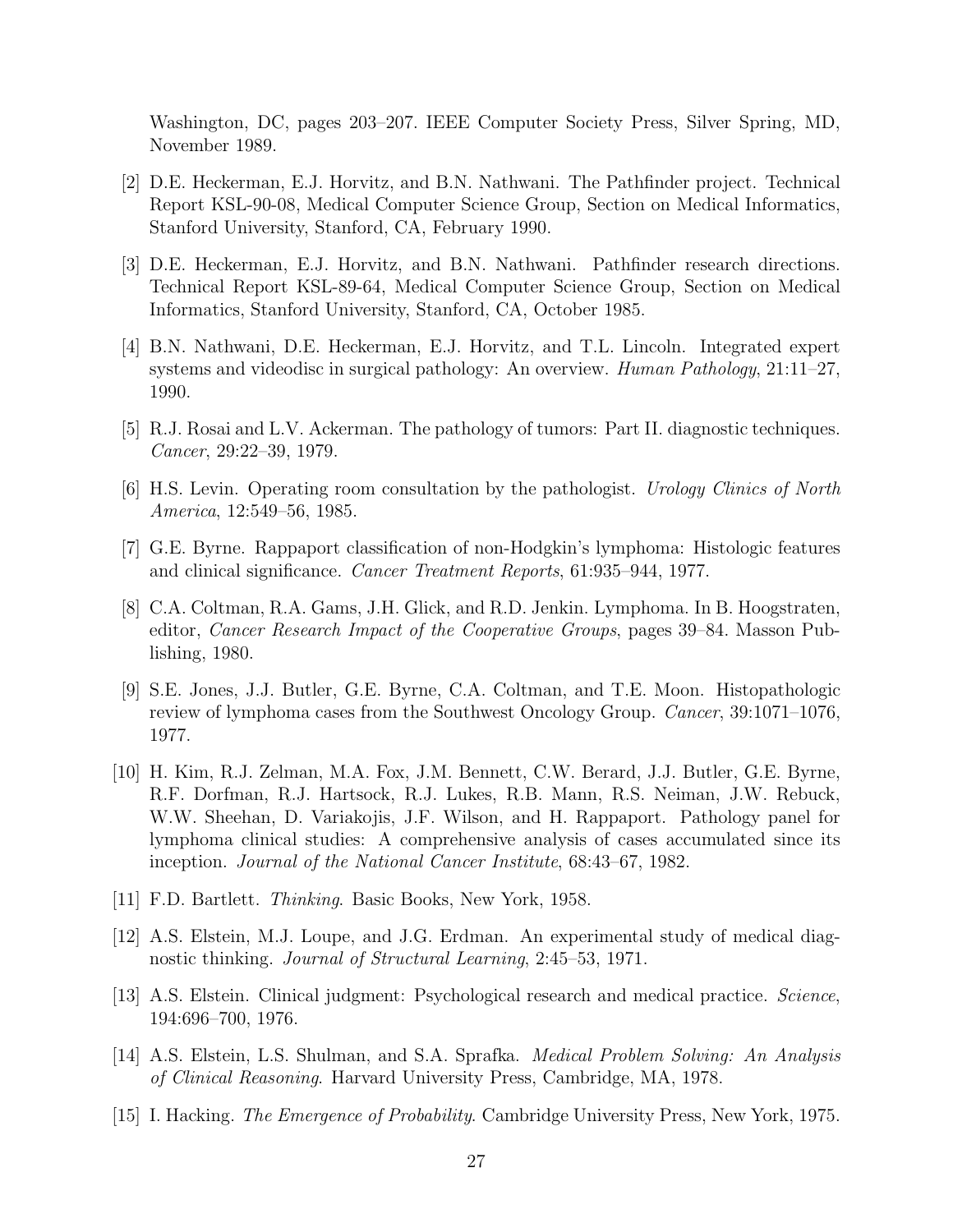- [16] T. Bayes. An essay towards solving a problem in the doctrine of chances. Biometrika, 46:293–298, 1958. Reprint of original work of 1763.
- [17] R.A. Howard. Decision analysis: Perspectives on inference, decision, and experimentation. Proceedings of the IEEE, 58:632–643, 1970.
- [18] J. Pearl. How to do with probabilities what people say you can't. In Proceedings of the Second Conference on Artificial Intelligence Applications, Miami Beach, FL, pages 6–12. IEEE Computer Society Press, Silver Spring, MD, December 1985.
- [19] D.J. Spiegelhalter. Probabilistic reasoning in predictive expert systems. In L.N. Kanal and J.F. Lemmer, editors, Uncertainty in Artificial Intelligence, pages 47–67, New York, 1986. North-Holland.
- [20] J. von Neumann and O. Morgenstern. Theory of Games and Economic Behavior. Princeton University Press, Princeton, NJ, 1947.
- [21] R.L. Keeney and H. Raiffa. Decisions with Multiple Objectives: Preferences and Value Tradeoffs. Wiley and Sons, New York, 1976.
- [22] B. J. McNeil, S. G. Pauker, H. C. Sox, and A. Tversky. On the elicitation of preferences for alternative therapies. New England Journal of Medicine, 306:1259–62, 1982.
- [23] R.A. Howard. On making life and death decisions. In R.C. Schwing and W.A. Albers, Jr., editors, Societal Risk Assessment, pages 89–113. Plenum Publishing, New York, 1980.
- [24] R.A. Howard. Microrisks for medical decision analysis. International Journal of Technology Assessment in Health Care, 5:357–370, 1989.
- [25] M. Tribus. Rational Descriptions, Decisions, and Designs. Pergamon Press, New York, 1969.
- [26] R.S. Ledley and L.B. Lusted. Reasoning foundations of medical diagnosis. Science, 130:9–21, 1959.
- [27] G.A. Gorry and G.O. Barnett. Experience with a model of sequential diagnosis. Computers and Biomedical Research, 1:490–507, 1968.
- [28] R.A. Howard. Value of information lotteries. IEEE Transactions of Systems Science and Cybernetics, SSC-3(1):54–60, 1967.
- [29] R.A. Howard. Decision Analysis, EES231 Course Notes. Department of Engineering– Economic Systems, Stanford University, Stanford, CA, 1985.
- [30] H.R. Warner, A.F. Toronto, L.G. Veasy, and R. Stephenson. A mathematical approach to medical diagnosis: Application to congenital heart disease. Journal of the American Medical Association, 177:177–183, 1961.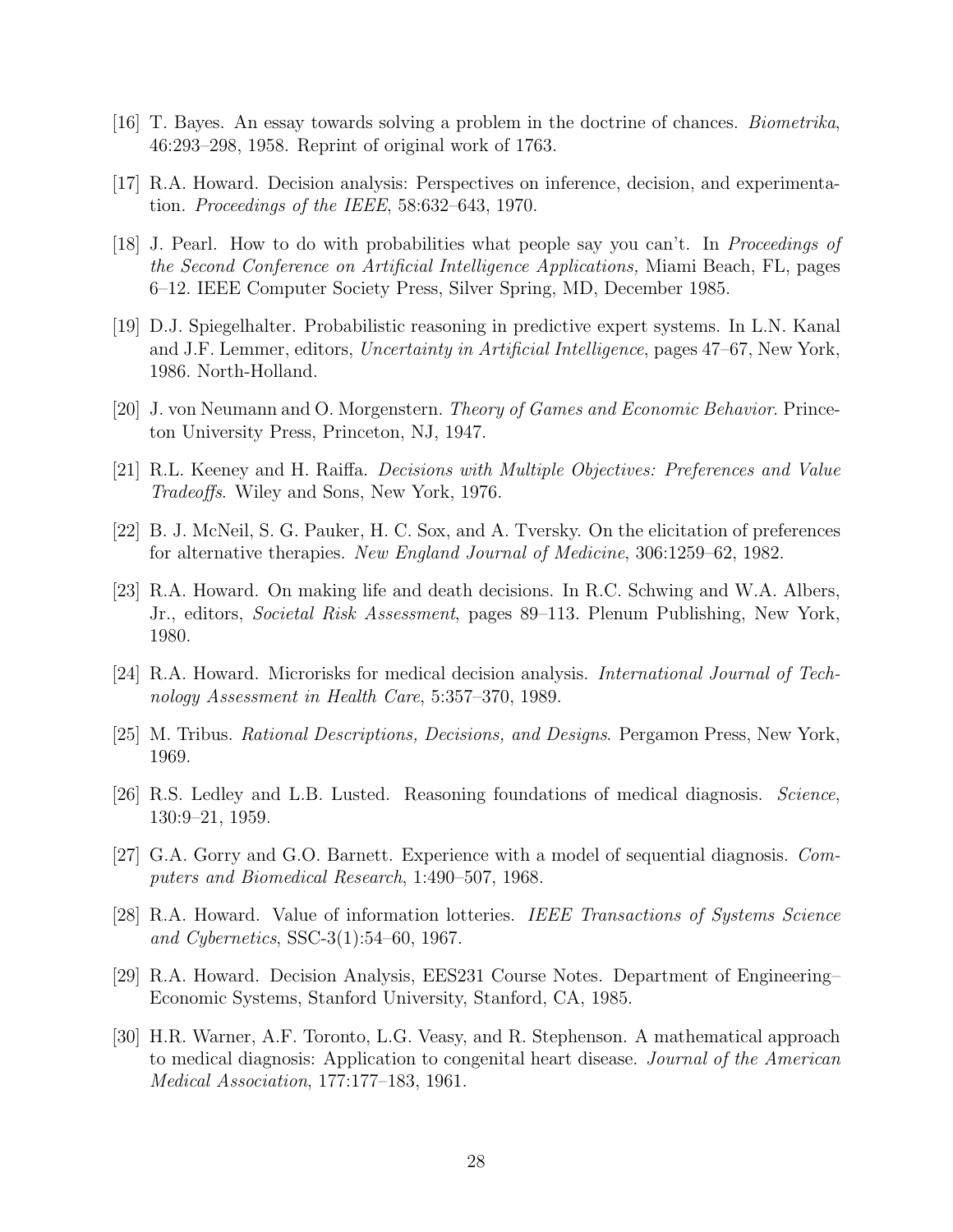- [31] F.T. de Dombal, D.J. Leaper, J.R. Staniland, A.P. McCann, and J.C. Horrocks. Computer-aided diagnosis of acute abdominal pain. British Medical Journal, 2:9–13, 1972.
- [32] G.A. Gorry. Computer-assisted clinical decision making. Methods of Information in Medicine, 12:45–51, 1973.
- [33] E.H. Shortliffe. Computer-based Medical Consultations: MYCIN. North-Holland, New York, 1976.
- [34] D.G. Fryback. Bayes' theorem and conditional nonindependence of data in medical diagnosis. Computers and Biomedical Research, 11:423–434, 1978.
- [35] M.J. Norusis and J.A. Jacquez. Diagnosis 1: Symptom nonindependence in mathematical models for diagnosis. Computers and Biomedical Research, 8:156–172, 1975.
- [36] P. Szolovits. Artificial intelligence in medicine. In P. Szolovits, editor, Artificial Intelligence In Medicine, pages 1–19. Westview Press, Boulder, CO, 1982.
- [37] R. Davis. Consultation, knowledge acquisition, and instruction. In P. Szolovits, editor, Artificial Intelligence In Medicine, pages 57–78. Westview Press, Boulder, CO, 1982.
- [38] E.H. Shortliffe and B.G. Buchanan. A model of inexact reasoning in medicine. Mathematical Biosciences, 23:351–379, 1975.
- [39] R.A. Miller, E.P. Pople, and J.D. Myers. INTERNIST-1: An experimental computerbased diagnostic consultant for general internal medicine. New England Journal of Medicine, 307:476–486, 1982.
- [40] R.A. Miller, M.A. McNeil, S.M. Challinor, F.E. Masarie, and J.D. Myers. The INTERNIST-1/Quick Medical Reference project: Status report. Western Journal of Medicine, 145:816–822, 1986.
- [41] A.P. Dempster. Upper and lower probabilities induced by a multivalued mapping. Ann. Math. Statistics, 38:325–339, 1967.
- [42] G. Shafer. A Mathematical Theory of Evidence. Princeton University Press, Princeton, NJ, 1976.
- [43] G. Shafer. Savage revisited. Statistical Science, 1:463–501, 1986.
- [44] J. A. Barnett. Computational methods for a mathematical theory of evidence. In Proceedings of the Seventh International Joint Conference on Artificial Intelligence, Vancouver, BC, pages 868–875. International Joint Conference on Artificial Intelligence, August 1981.
- [45] J. Gordon and E.H. Shortliffe. A method for managing evidential reasoning in a hierarchical hypothesis space. Artificial Intelligence, 26:323–357, 1985.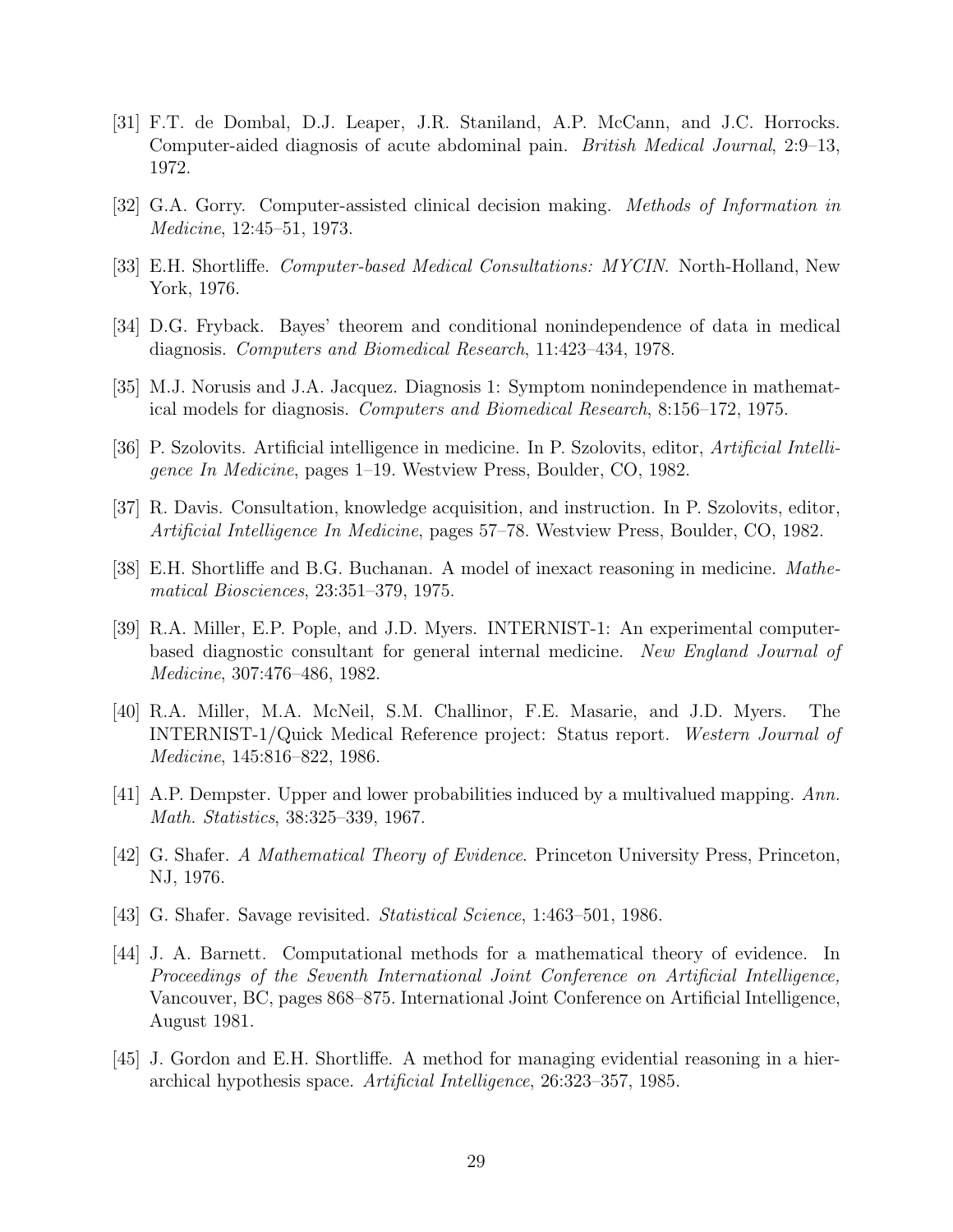- [46] G. Shafer. Probability judgment in artificial intelligence. In Proceedings of the Workshop on Uncertainty and Probability in Artificial Intelligence, Los Angeles, CA, pages 91–98. Association for Uncertainty in Artificial Intelligence, Mountain View, CA, August 1985. Also in Kanal, L. and Lemmer, J., editors, Uncertainty in Artificial Intelligence, pages 127–136. North-Holland, New York, 1986.
- [47] R. Hummel and M. Landy. Evidence as opinions of experts. In Proceedings of the Second Workshop on Uncertainty in Artificial Intelligence, Philadelphia, PA, pages 135–143. Association for Uncertainty in Artificial Intelligence, Mountain View, CA, August 1986. Also in Kanal, L. and Lemmer, J., editors, Uncertainty in Artificial Intelligence 2, pages 43–53. North-Holland, New York, 1988.
- [48] P. Smets. Constructing the pignistic probability function in a context of uncertainty. In Proceedings of the Fifth Workshop on Uncertainty in Artificial Intelligence, Windsor, ON, pages 319–326. Association for Uncertainty in Artificial Intelligence, Mountain View, CA, August 1989. Also in Henrion, M., Shachter, R., Kanal, L., and Lemmer, J., editors, Uncertainty in Artificial Intelligence 5, pages 29–39. North-Holland, New York, 1990.
- [49] L. Zadeh. Is probability theory sufficient for dealing with uncertainty in AI: A negative view. In L.N Kanal. and J.F. Lemmer, editors, Uncertainty in Artificial Intelligence, pages 103–116. North-Holland, New York, 1986.
- [50] D.E. Heckerman. An empirical comparison of three inference methods. In Proceedings of the Fourth Workshop on Uncertainty in Artificial Intelligence, Minneapolis, MN, pages 158–169. Association for Uncertainty in Artificial Intelligence, Mountain View, CA, August 1988. Also in Shachter, R., Levitt, T., Kanal, L., and Lemmer, J., editors, Uncertainty in Artificial Intelligence 4, pages 283–302. North-Holland, New York, 1990.
- [51] D.E. Heckerman. Probabilistic interpretations for MYCIN's certainty factors. In Proceedings of the Workshop on Uncertainty and Probability in Artificial Intelligence, Los Angeles, CA, pages 9–20. Association for Uncertainty in Artificial Intelligence, Mountain View, CA, August 1985. Also in Kanal, L. and Lemmer, J., editors, Uncertainty in Artificial Intelligence, pages 167–196. North-Holland, New York, 1986.
- [52] B. Grosof. Evidential confirmation as transformed probability. In Proceedings of the Workshop on Uncertainty and Probability in Artificial Intelligence, Los Angeles, CA, pages 185–192. Association for Uncertainty in Artificial Intelligence, Mountain View, CA, August 1985. Also in Kanal, L. and Lemmer, J., editors, Uncertainty in Artificial Intelligence, pages 153–166. North-Holland, New York, 1986.
- [53] D.E. Heckerman and R.A. Miller. Towards a better understanding of the INTERNIST-1 knowledge base. In Proceedings of Medinfo, Washington, DC, pages 27–31. North-Holland, New York, October 1986.
- [54] M. Henrion. Towards efficient probabilistic inference in multiply connected belief networks. In R.M. Oliver and J.Q. Smith, editors, *Influence Diagrams*, *Belief Nets*, and Decision Analysis, chapter 17. Wiley and Sons, New York, 1990.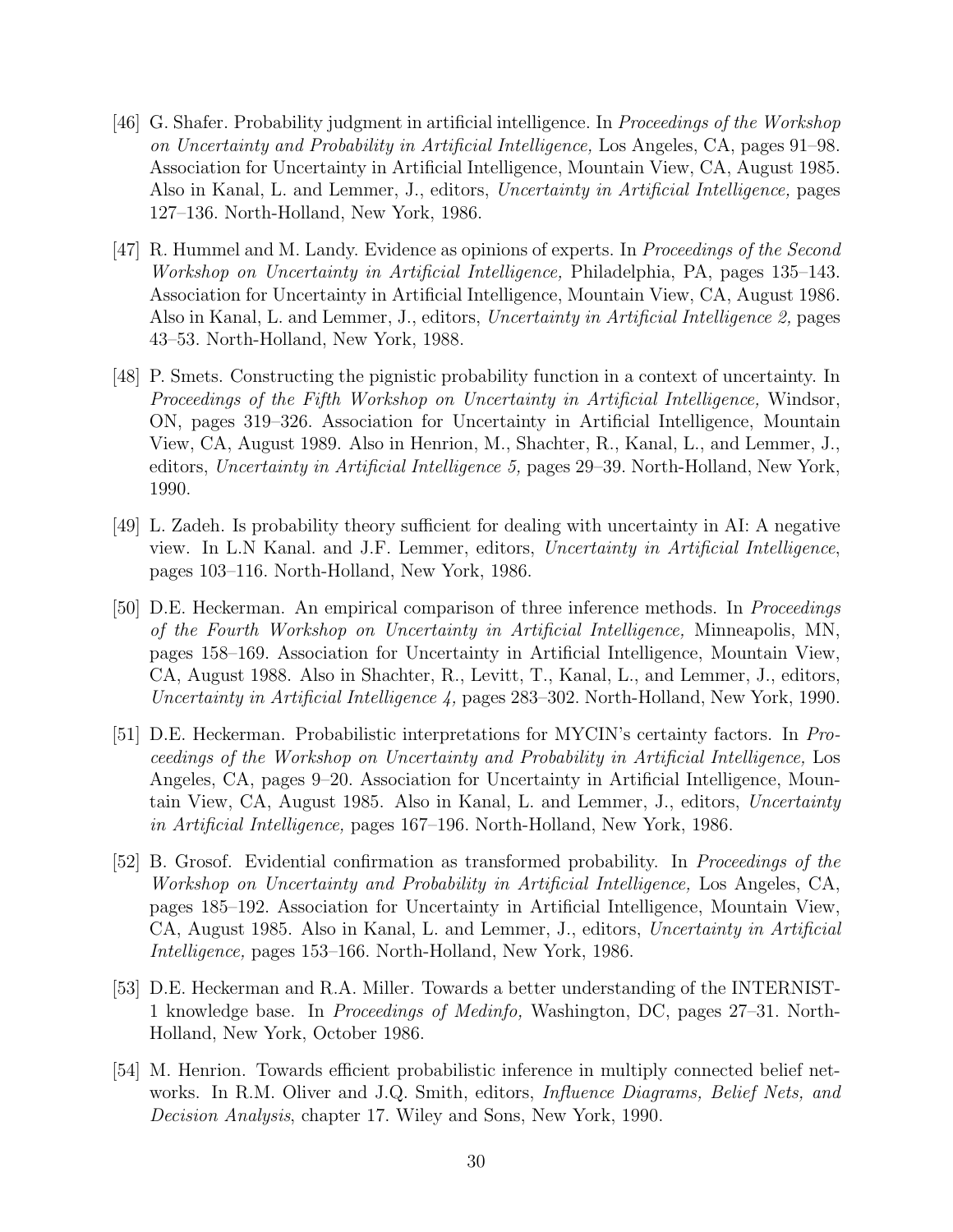- [55] D.E. Heckerman. A tractable algorithm for diagnosing multiple diseases. In Proceedings of the Fifth Workshop on Uncertainty in Artificial Intelligence, Windsor, ON, pages 174–181. Association for Uncertainty in Artificial Intelligence, Mountain View, CA, August 1989. Also in Henrion, M., Shachter, R., Kanal, L., and Lemmer, J., editors, Uncertainty in Artificial Intelligence 5, pages 163–171. North-Holland, New York, 1990.
- [56] M. Shwe, B. Middleton, D. Heckerman, M. Henrion, E. Horvitz, H. Lehmann, and G. Cooper. Probabilistic diagnosis using a reformulation of the INTERNIST-1/QMR knowledge base: Part I. the probabilistic model and inference algorithms. Methods in Information and Medicine, 30:241–250, 1991.
- [57] B. Middleton, M. Shwe, D. Heckerman, M. Henrion, E. Horvitz, H. Lehmann, and G. Cooper. Probabilistic diagnosis using a reformulation of the INTERNIST-1/QMR knowledge base: Part II. evaluation of diagnostic performance. Methods in Information and Medicine, 30:256–267, 1991.
- [58] R. Johnson. Independence and Bayesian updating methods. In Proceedings of the Workshop on Uncertainty and Probability in Artificial Intelligence, Los Angeles, CA, pages 28–30. Association for Uncertainty in Artificial Intelligence, Mountain View, CA, August 1985. Also in Kanal, L. and Lemmer J., editors, Uncertainty in Artificial Intelligence, pages 197–201. North-Holland, New York, 1986.
- [59] R.D. Shachter and D.E. Heckerman. Thinking backward for knowledge acquisition. AI Magazine, 8:55–63, 1987.
- [60] A. Tversky and D. Kahneman. Causal schemata in judgments under uncertainty. In D. Kahneman, P. Slovic, and A. Tversky, editors, *Judgement Under Uncertainty:* Heuristics and Biases. Cambridge University Press, New York, 1982.
- [61] E.J. Horvitz, J.S. Breese, and M. Henrion. Decision theory in expert systems and artificial intelligence. International Journal of Approximate Reasoning, 2:247–302, 1988.
- [62] F.P. Ramsey. Truth and probability. In R.B. Braithwaite, editor, The Foundations of Mathematics and other Logical Essays. Humanities Press, London, 1931. Reprinted in Kyburg and Smokler, 1964.
- [63] B. de Finetti. La prévision: See lois logiques, ses sources subjectives. Annales de l'Institut Henri Poincaré, 7:1–68, 1937. Translated in Kyburg and Smokler, 1964.
- [64] H.E. Kyburg and H.E. Smokler. Studies in Subjective Probability. Wiley and Sons, New York, 1964.
- [65] R. Cox. Probability, frequency and reasonable expectation. American Journal of Physics, 14:1–13, 1946.
- [66] L.J. Savage. The Foundations of Statistics. Dover, New York, 1954.
- [67] R.A. Howard. Risk preference. In R.A. Howard and J.E. Matheson, editors, Readings on the Principles and Applications of Decision Analysis, volume II, pages 629–663. Strategic Decisions Group, Menlo Park, CA, 1970.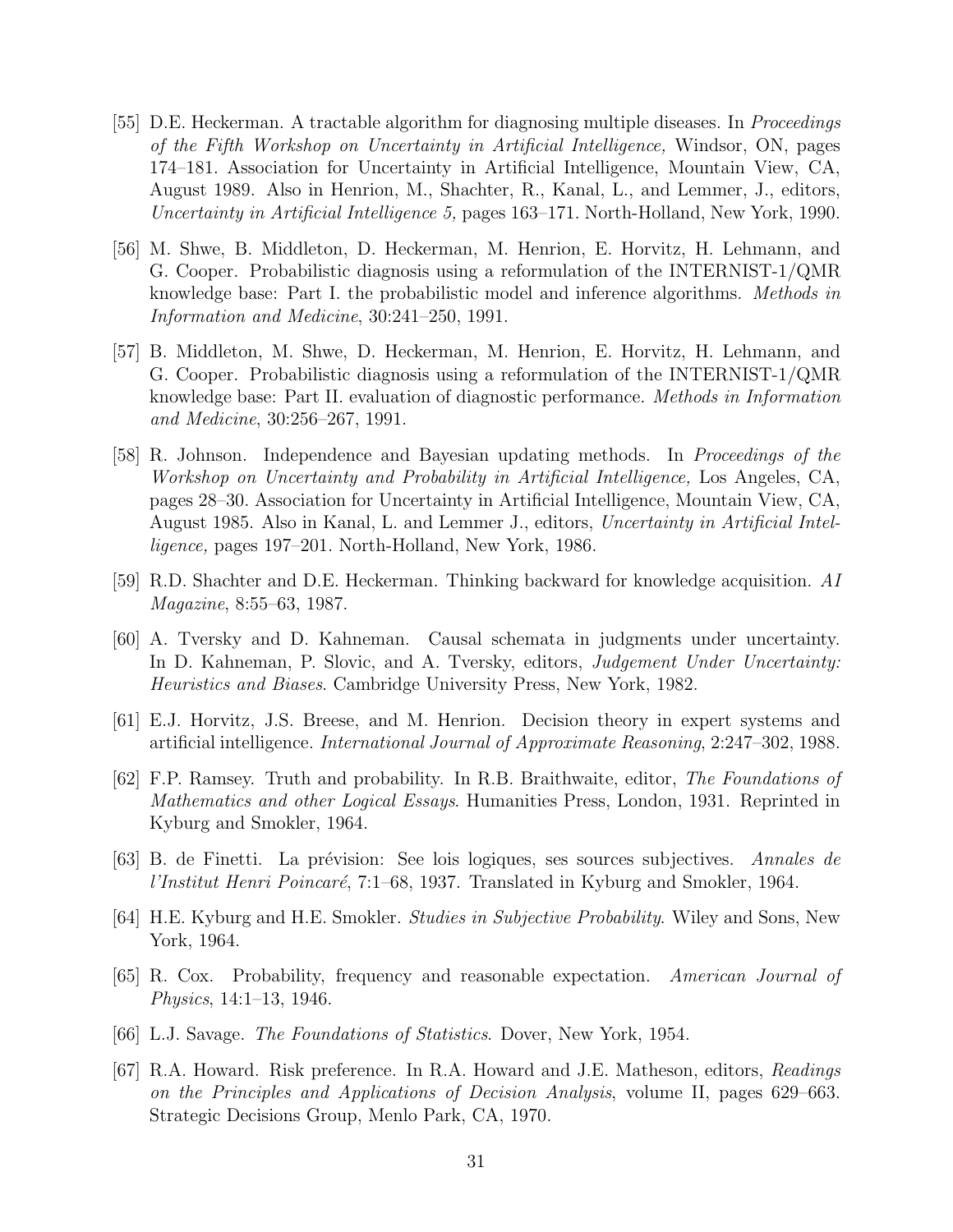- [68] A. Tversky and D. Kahneman. Judgment under uncertainty: Heuristics and biases. Science, 185:1124–1131, 1974.
- [69] D. Kahneman, P. Slovic, and A. Tversky, editors. Judgment Under Uncertainty: Heuristics and Biases. Cambridge University Press, New York, 1982.
- [70] G.A. Gorry, J.P. Kassirer, A. Essig, and W.B. Schwartz. Decision analysis as the basis for computer-aided management of acute renal failure. American Journal of Medicine, 55:473–484, 1973.
- [71] B.G. Buchanan and E.H. Shortliffe, editors. Rule-Based Expert Systems: The MYCIN Experiments of the Stanford Heuristic Programming Project. Addison–Wesley, Reading, MA, 1984.
- [72] L. Zadeh. Personal communication. 1986.
- [73] D. Heckerman and B. Nathwani. An evaluation of the diagnostic accuracy of Pathfinder. Computers and Biomedical Research, In press.
- [74] G.F. Cooper. NESTOR: A Computer-based Medical Diagnostic Aid that Integrates Causal and Probabilistic Knowledge. PhD thesis, Medical Computer Science Group, Stanford University, Stanford, CA, November 1984. Report HPP-84-48.
- [75] D.J. Spiegelhalter and R.P. Knill-Jones. Statistical and knowledge-based approaches to clinical decision support systems, with an application in gastroenterology. Journal of the Royal Statistical Society, 147:35–77, 1984.
- [76] J.A. Reggia and B.T. Perricone. Answer justification in medical decision support systems based on Bayesian classification. Computers in Biology and Medicine, 15:161–167, 1985.
- [77] M. Ben-Bassat, V.K. Carlson, V.K. Puri, M.D. Davenport, J.A. Schriver, M.M. Latif, R. Smith, E.H. Lipnick, and M.H. Weil. Pattern-based interactive diagnosis of multiple disorders: The MEDAS system. IEEE Transactions on Pattern Analysis and Machine Intelligence, 2:148–160, 1980.
- [78] S. Andreassen, M. Woldbye, B. Falck, and S.K. Andersen. MUNIN: A causal probabilistic network for interpretation of electromyographic findings. In Proceedings of the Tenth International Joint Conference on Artificial Intelligence, Milan, Italy, pages 366–372. Morgan Kaufmann, San Mateo, CA, August 1987.
- [79] G. Nino-Murcia and M. Shwe. An expert system for diagnosis of sleep disorders. In M. Chase, R. Lydic, and C. O'Connor, editors, Sleep Research, volume 20, page 433. Brain Information Service, Los Angeles, CA, 1991.
- [80] L. Kanal and J. Lemmer, editors. Uncertainty in Artificial Intelligence. North-Holland, New York, 1986.
- [81] J. Lemmer and L. Kanal, editors. *Uncertainty in Artificial Intelligence 2*. North-Holland, New York, 1988.